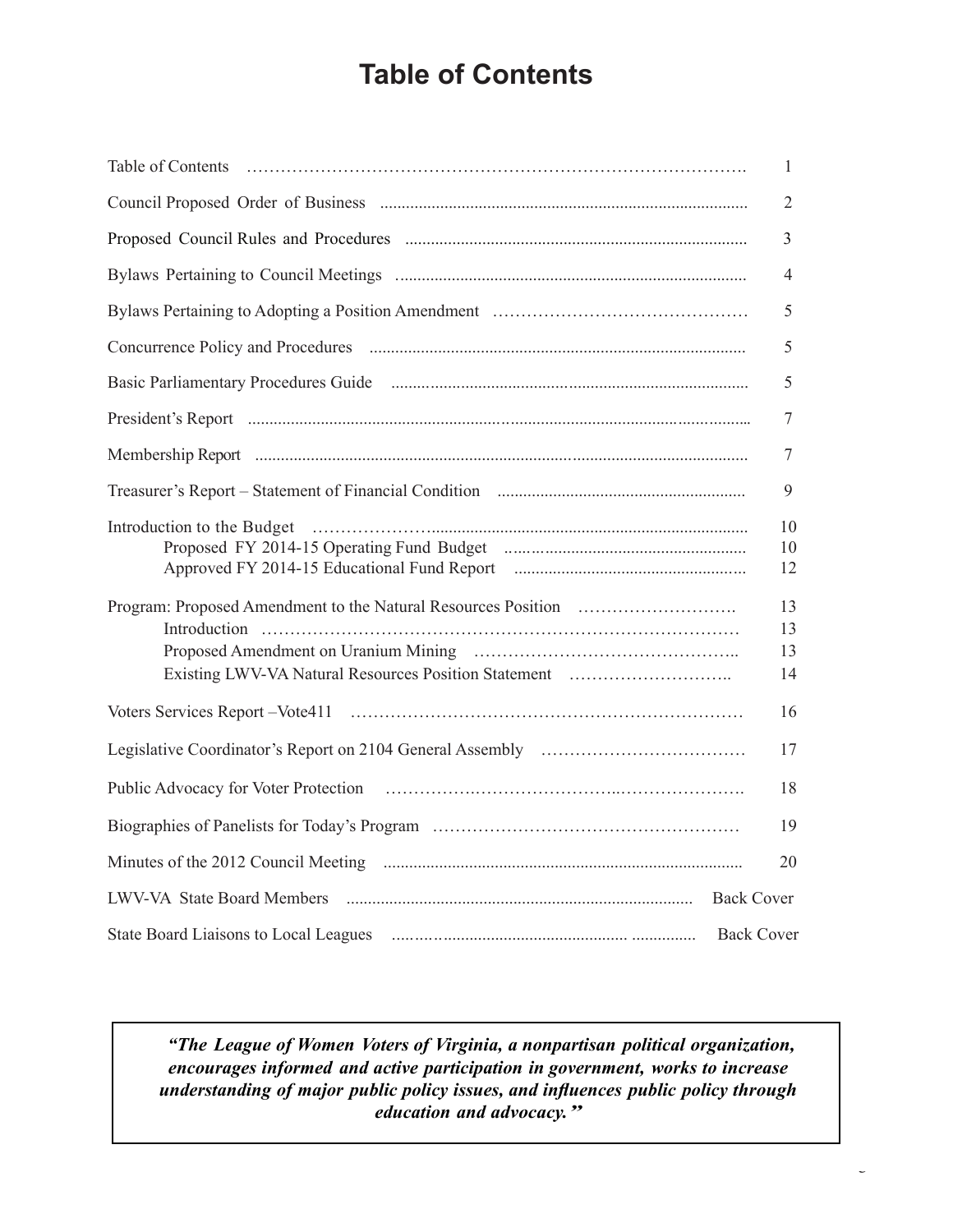## **League of Women Voters of Virginia 2014 Biennial Council Meeting**

Saturday, April 26, 2014 Hilton Garden Inn, Fairfax, VA Host League: LWV Falls Church

## **Proposed Council Order of Business**

9:00 - 10:00 a.m. - Coffee and Registration

10:00 - Noon - Plenary Session Call to Order: LWV-VA President Welcome by Catherine Hudgins, Hunter Mill District Representative, Fairfax County Board of Supervisors Credentials Report Adopt Rules & Procedures Adopt Order of Business Appoint reading committee Introduction of the LWV-VA Board Introduction of Local League delegation (1 minute per President) Treasurer 's Report Overview of Adopted FY 2014-15 Education Fund Budget Presentation of FY 2014-15 Operating Fund for Discussion Vote to Accept FY 2014-15 Operating Fund Budget Presentation and Discussion of Recommended Amendment (Uranium Mining) Vote to Accept Program Position Amendment Membership and Leadership Development Report Voters Service Report on VOTE411 Legislative Coordinators Report on 2014 General Assembly Directions to the Board (must be submitted in writing to LWV-VA Secretary when presented) Adjournment

Noon - 1:00 p.m. - Luncheon: Deli buffet/soup du jour/vegan option

1:00 - 2:30 p.m. Panel Discussion:

### *"Virginia's Election Practices and the Presidential Commission On Election Administration Recommendations."*

Ø Moderator: Leslie Reynolds, Executive Director, National Association of Secretaries of State

Ø Judy Brown, Loudoun County Registrar

- Ø Kimball (Kim) Brace, President, Election Data Services and Member of the Prince William Bipartisan Commission on the Election Process
- Ø Brian Schoeneman, Attorney, Secretary, Fairfax County Electoral Board and Member of the Fairfax Bi-partisan Election Process Improvement Commission.

2:30 - 2:45 p.m. – Break

2:45 - 3:15 p.m. LWVUS Convention Briefing

3:20 p.m. Adjournment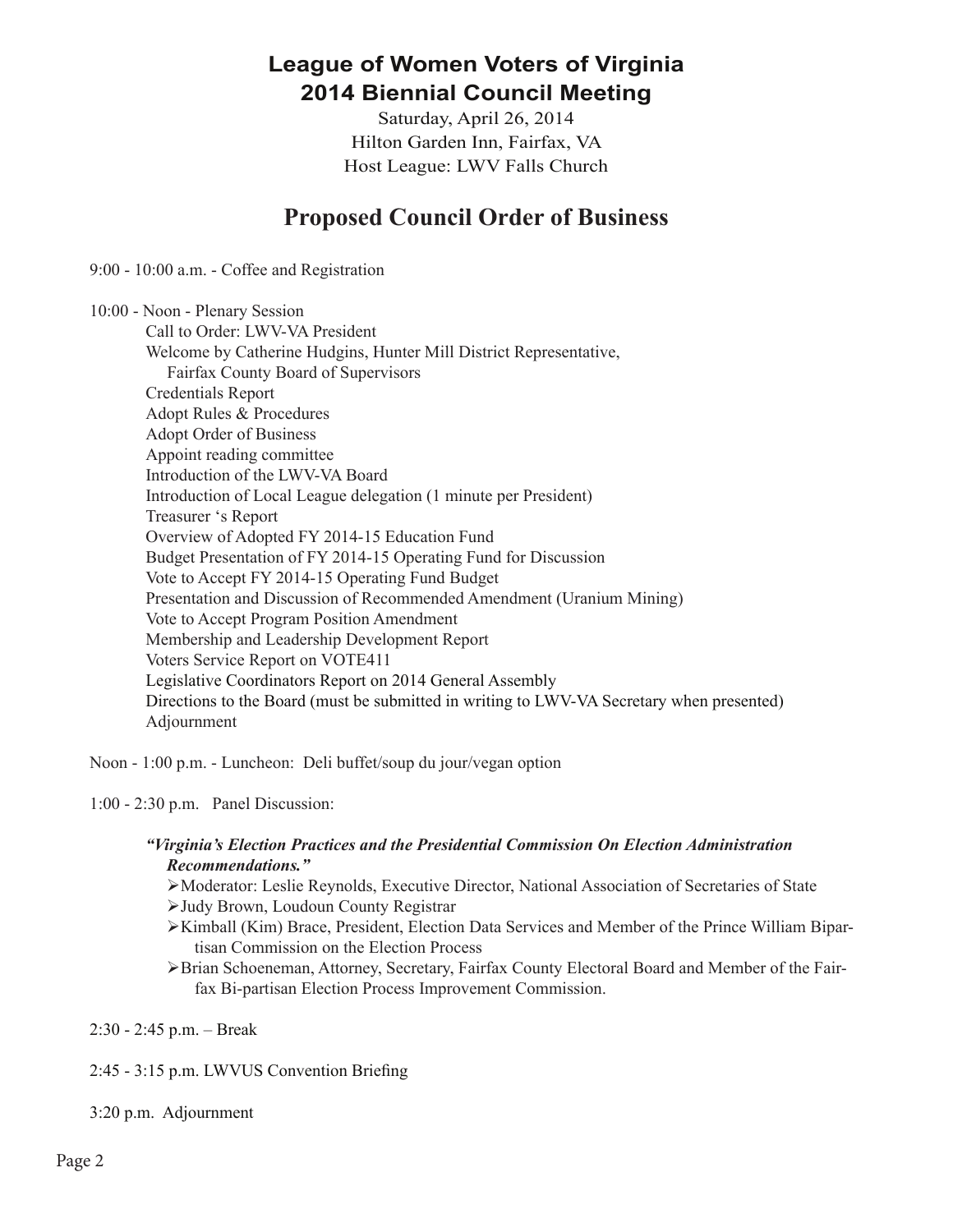## **Proposed Council Meeting Rules and Procedures**

A motion to adopt these rules will be made at the opening plenary session. Amendments may be offered at that time and will require a majority vote for consideration

- 1. Admission to all council meetings and activities shall be limited to persons displaying official badges.
- 2. Only accredited delegates representing local Leagues, MAL Units, and ILO Chair, and members of the state board may vote.
- 3. Voting members, nonvoting members and guests shall sit in designated areas. Persons may enter the hall after a meeting has started but shall not be seated during a vote. The doors will be closed during a vote and no one will go in or out of the room.
- 4. Only voting members and those authorized by the chair or delegate body may address the council. Motions and amendments may only be made by voting members.
- 5. Debate shall be limited to two minutes for each speaker. No person may speak more than once until all others who wish to speak have done so. No person may speak more than twice on the same motion.
- 6. Main motions and amendments of substantial length must be in writing and signed by the mover.
- 7. No announcements shall be made that do not relate to the business of the Council or the welfare of the participants.
- 8. The Reading Committee shall approve the Council Minutes.
- 9. These rules may be amended, rescinded or suspended by a two-thirds vote of the Council.
- 10. Please turn your cell phones and electronic devices off or to a vibrate mode.
- 11. There will be no smoking.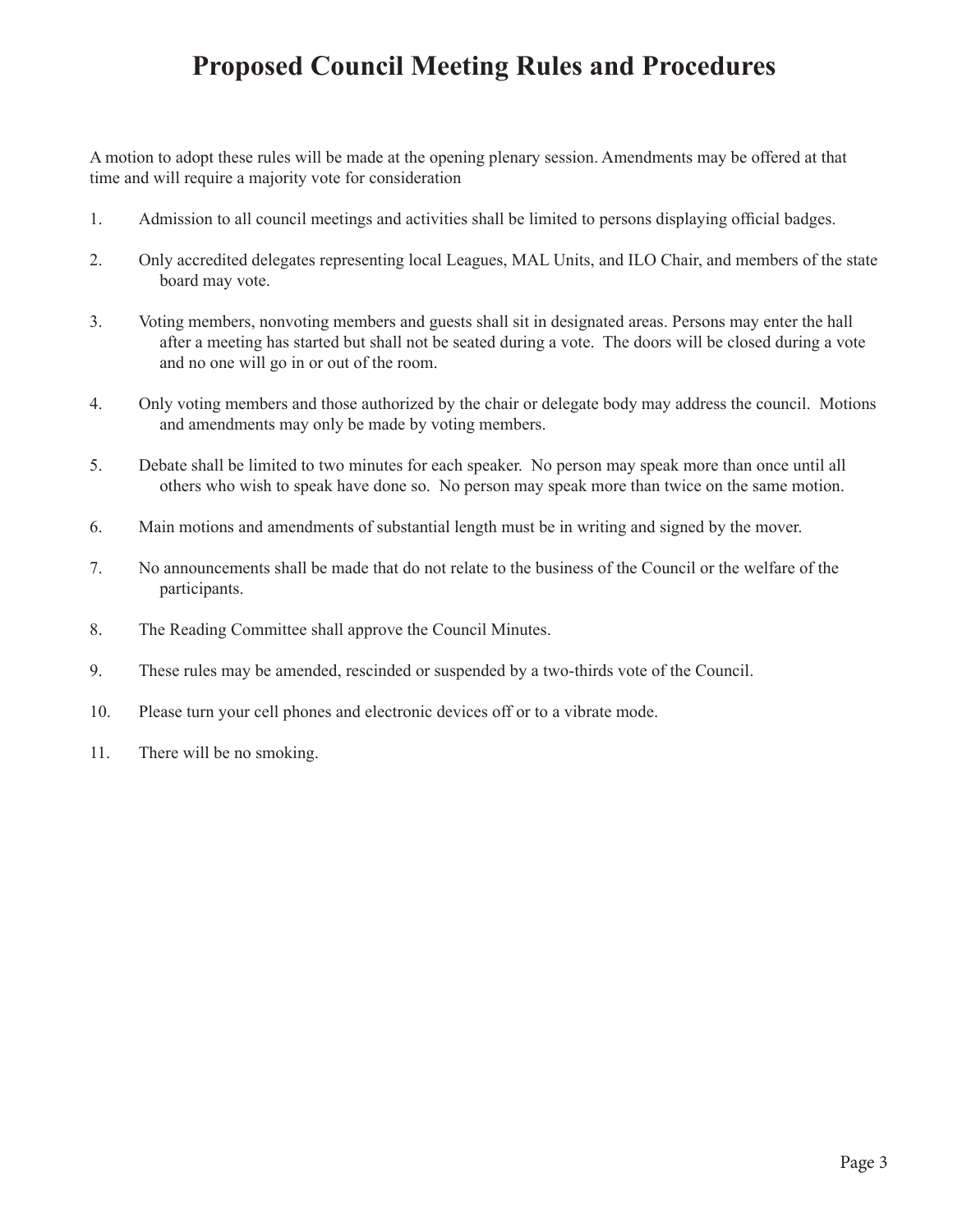# **ByLaws Pertaining to Council Meetings**

## **ARTICLE VIII. Council**

Sec. 1. Place, Date and Call. A meeting of the council shall be held biennially, approximately twelve months after each convention at a time and place to be determined by the board of directors. A formal call giving the exact time and place of the council shall be sent to the presidents of local Leagues and ILOs and to the chairs of member - at - large units at least six weeks before a council meeting. In the event of an emergency, the board may call a special council meeting.

Sec. 2. Composition. The council shall consist of the presidents of local Leagues and the chairs of member - at large units or an alternate in the event the president or chair is unable to attend; one delegate chosen by each local League and member - at - large unit; the members of the state board; and one delegate chosen by the board of each ILO.

Sec. 3. Delegates' Qualifications and Voting. All delegates shall be voting members of the League. Delegates of local Leagues that have failed to make a reasonable effort to meet the fiscal year's per member payment to the LWV - VA shall be denied voting privileges. The council shall be the sole judge of whether a delegate is qualified to vote.

Sec. 4. Powers. The council shall give guidance to the board on program and methods of work; adopt changes in the program, if recommended by the board, following the procedures described in Article X; adopt a budget for the next fiscal year; and transact such other business as may properly come before it.

Sec. 5. Quorum. Ten delegates, other than the members of the state board, shall constitute a quorum provided that a majority of local Leagues are represented

# **ByLaws Pertaining to Adopting a Position Amendment**

## **ARTICLE X. Principles and Program**

Sec 3. Program Adoption. a. LWV-VA committees and task forces, local League boards, and voting members of the LWV-VA may make recommendations for new issues for study, amendment or elimination of current LWV-VA positions, or concurrence with a new support position. Recommendations must be submitted to the state board at least three months before convention or council.

b. Any such League board, LWV-VA study committee, task force or voting member shall send to the board accompanying background information on the issue proposed for study, concurrence, amendment or action, including the timing, need and importance of the issue for study or action, and the rationale for seeking the proposed form of obtaining member agreement.

c. The board shall consider all properly submitted recommendations and formulate a proposed program, which shall be sent to the presidents of local Leagues and ILOs and to the chairs of member-at-large units at least four weeks before convention or, if the board recommends, the council.

d. The convention or council shall adopt or amend the program proposed by the board by a majority vote of those present and voting.

e. A program recommendation properly submitted by the deadline but not proposed by the board may be adopted by the convention only if its consideration is ordered by a majority vote of the convention and the proposal receives approval by a three-fifths vote of the convention delegates present and voting at a subsequent session of the same meeting.

Sec. 4. LWV-VA Program Support Positions. After the LWV-VA board approves new or amended positions for inclusion in LWV-VA program, they become the LWV-VA's positions and the basis for action on the issue. Changes to the positions may be made by the convention or council according to the procedures and limitations described in this Article.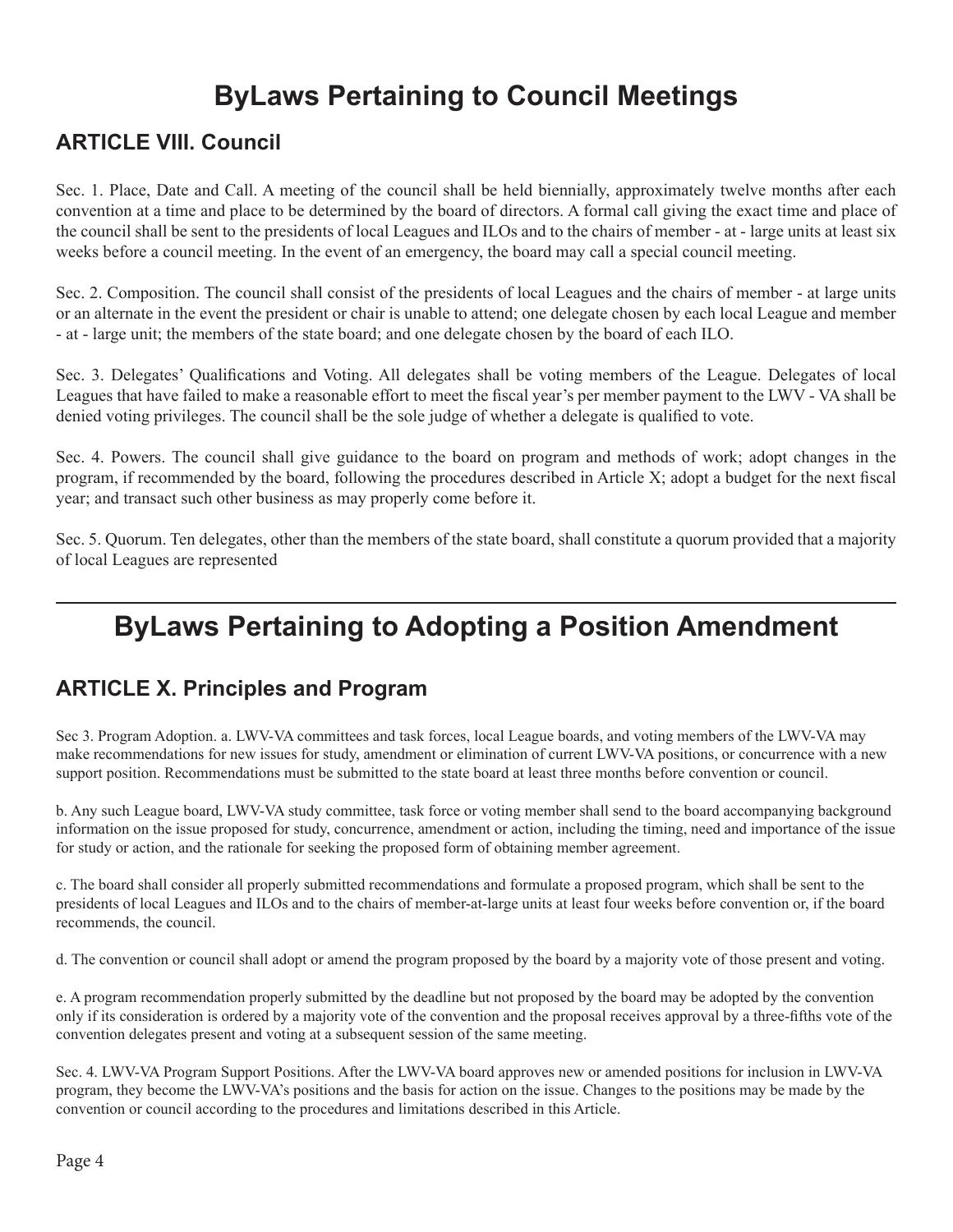

## The League of Women Voters of Virginia

## **CONCURRENCE POLICY and PROCEDURES**

Concurrence is the act of agreeing with or concurring with a statement or position. A decision-making technique used by the League for some time, concurrence can work in several ways. Groups of League members or League boards can concur with (1) recommendations of a resource committee, task force, members or unit group; (2) decision statements formulated by League boards; or (3) positions reached by another League or Leagues. (*League Basics* 9-17.) The revised LWV-VA bylaws, adopted at the 2013 Convention, expanded the process by which concurrence can be used in adopting or amending program. *See Article X, Sec 3*. This change recognized the fact that the LWV-VA has many support positions which are due for updates, and which can most likely be achieved through a concurrence process. The new bylaws open the process of proposing and adopting updated positions, while retaining the oversight of the board and role of the membership.

#### **Basic Concurrence Process:**

1. Any League Board, LWV-VA study committee, task force, or voting member that plans to propose the adoption, elimination, or amendment of a state League position by concurrence of the convention or council shall give notice to the state board of its intention to do so at least three months before the council or convention.

2. Background information on the issue, including the timing, need, and importance of the issue and rationale for using this method, must be submitted to the state board with the proposal. Copies of the material may be sent to local Leagues and members-at-large (MAL) units for their information.

 3. The state board will consider the proposal and include or exclude it from the proposed program, which will be sent to the presidents of local Leagues and ILO's and to the chairs of MAL units at least four weeks before the council or convention.

4. A majority vote of those present and voting at the council or convention is required to amend, eliminate or adopt a state League position recommended by the state board for concurrence by the council or convention.

5. A properly submitted concurrence proposal not recommended by the board for consideration by delegates at state convention may be adopted if it is ordered for consideration by a majority vote and is approved by a three-fifths vote of the convention delegates present and voting at a subsequent session of the convention. (This allows time for the delegates to consider the proposal.) According to the bylaws, delegates to state council may consider only those proposals that are recommended by the state board.

6. There is the possibility that a LWV-VA board, study committee or task force will determine that a concurrence rather than consensus process is more appropriate to determine member support for a new or amended position. In such a situation, the board will seek the agreement, disagreement, technical edits and comments from local Leagues and MAL units regarding the proposals of the committee or group. Following receipt of aforementioned feedback, the state board will determine whether concurrence has been reached and approve the wording of the new or revised support position. Pursuant to Article X, Sec 4, the position is thereby adopted as a LWV-VA position upon which it may take action and can only be amended by following the procedures of Article X, Section 3.

Adopted/revised: 5/3/96, 6/99, 3/08, 4/11, 8/11, 7/12, and 7/13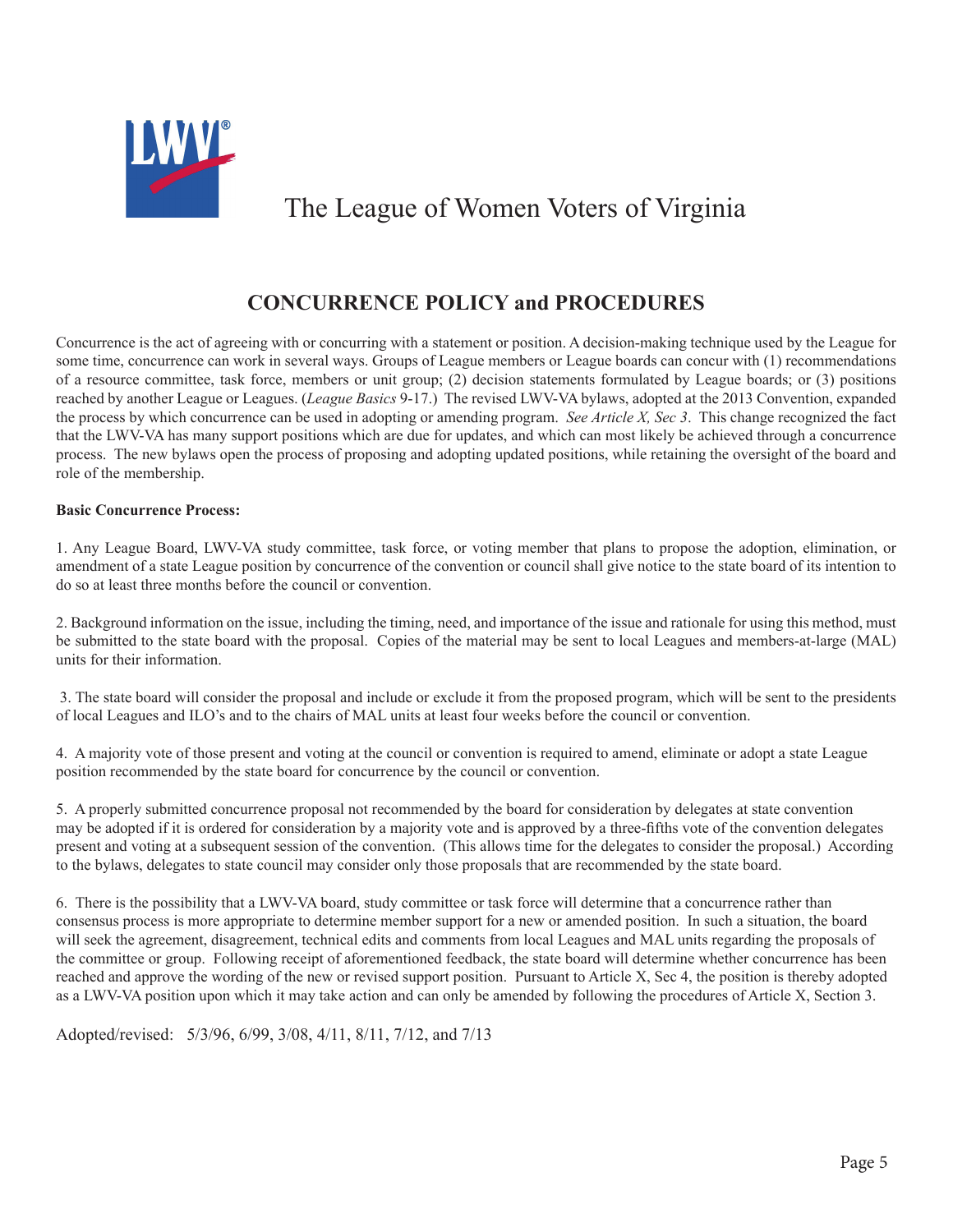# **Basic Parliamentary Procedure Guide**

### **Putting A Motion on the Floor**

To make a motion or amend a motion, a delegate must go to the microphone, be recognized by the presiding officer, state his/her name and local League, then state the motion (or amendment to the motion). The motion (or amendment) is seconded from the floor. The presiding officer then places the motion before the assembly for discussion. The delegate may speak to the motion (or amendment) first. Note: Once a motion is placed before the assembly by the presiding officer, it is under the control of the assembly and does not belong to the delegate making the motion. For example, it cannot be withdrawn later without permission of the assembly.

#### **Seconds to Motions**

It is not necessary to agree with a motion to second it. A second only implies that there is more than one person who wishes to discuss the motion. Therefore, if a motion is coming from the Board or committee, it does not need a second from the floor.

### **Amendments to Motions**

A motion that is on the floor may have two amendments pending at one time. However, the first amendment must relate to the main motion and the second amendment must relate to the first amendment to the motion.

### **Refer or Postpone**

A motion to postpone or refer to a committee can be made while a main motion or an amendment to a main motion is pending.

### **Close Debate**

A delegate must go to a microphone and move to close debate (call previous question). The motion needs a second. There is no discussion, and it takes a two-third  $(2/3)$  vote of the delegates present and voting to pass. After the motion to close debate is approved, there will be an immediate vote on the pending motion.

### **Table a Motion**

A motion to table ("lay on the table") should not be used to kill the motion on the floor and should not be used to postpone consideration of the motion.

#### **Point of Order**

If a delegate believes there was a breach of parliamentary procedure, she/he may rise to a point of order. If the point of order refers to an action made by someone other than the presiding officer, the delegate should give the presiding officer time to correct the problem before interrupting with the point of order. If a delegate wishes to make a motion and is not sure how to proceed, the delegate should ask the presiding officer.

### **To Limit or Extend Debate** (debatable, two thirds vote [2/3])

This motion is used when debate needs to be limited as to time or number who wish to be heard, or extended in time, etc.

I move that debate:

- $\triangleright$  be limited to one minute per speaker,
- $\triangleright$  be limited to five speakers pro and five speakers con,
- $\triangleright$  be extended to ten more speakers, one minute each.

#### **Miscellaneous Motions**

The following motions have no rank and are usually "incidental" to the business pending or to Convention operations. Some may interrupt other business. There is no debate or vote, and motions are usually ruled upon by the chair.

**Question of Privilege** - this motion relates to the comfort of the delegates or operation of the assembly.

**Parliamentary Inquiry** - this motion is used to ask for direction or procedure to accomplish a parliamentary maneuver.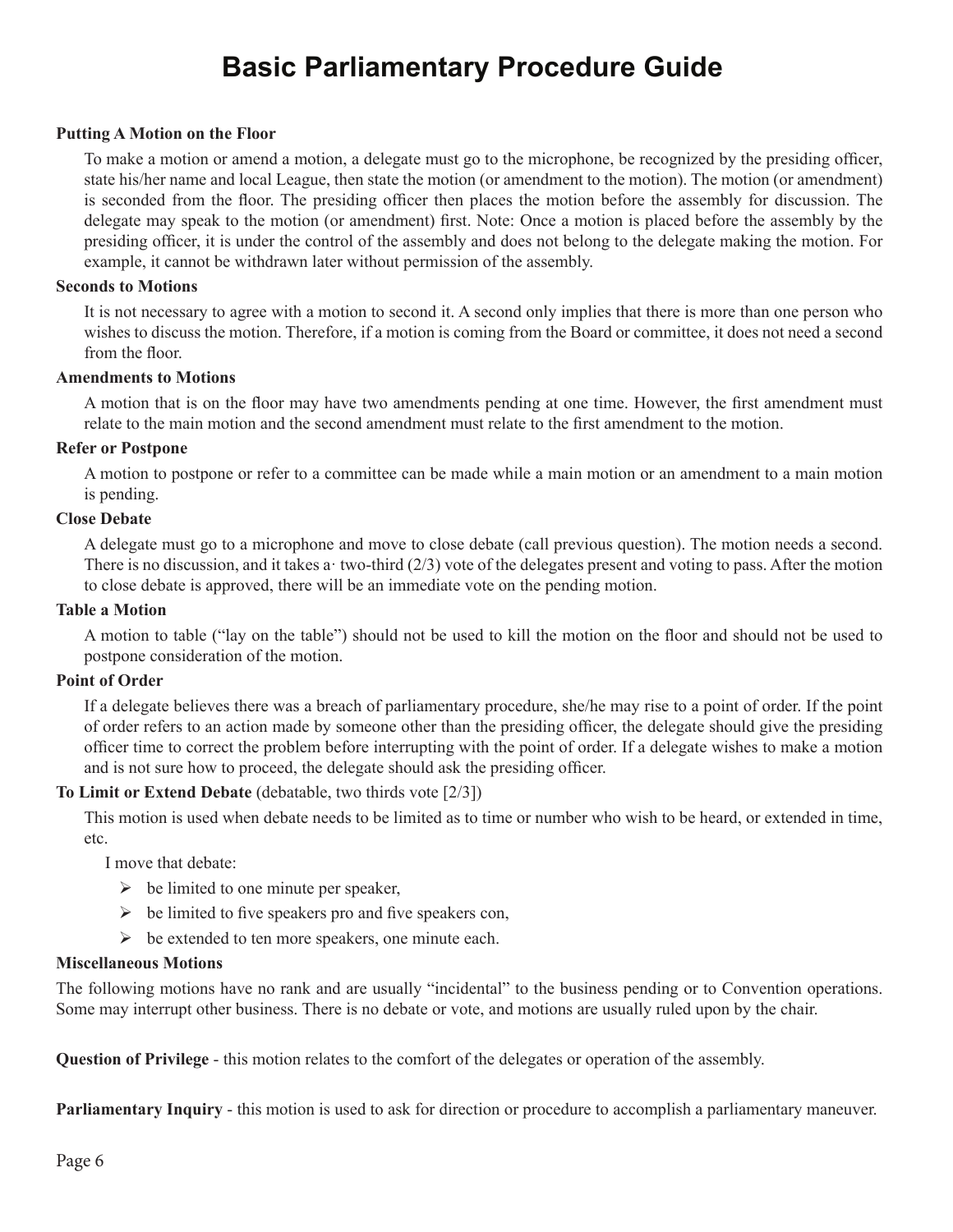**Point of information** - this motion is used to seek urgent information necessary before decisions can be made

**Division of the Assembly-** This requires a standing vote if the voice vote seems inconclusive. A single delegate "calls" for a division" and does not need to use a microphone but must be heard. If a counted vote seems necessary, the delegate makes such a motion, which requires a second and a majority vote.

**To Reconsider a Vote** - This motion can be made only by a delegate who voted on the prevailing side and on the same or next day as the vote it proposes to reconsider. The motion can be moved within the time limits, although the vote on the motion may be delayed until a more appropriate time if other business is pending. This motion is usually debatable and requires a majority vote. If the motion to reconsider is adopted, the original motion is again before the delegate body as though a decision had not been reached. A vote can only be reconsidered once. Approved bylaw amendments may not be reconsidered.

> *The Principles of Parliamentary Law* Justice to all Courtesy to all One thing at a time The rule of the majority The rights of the minority

# **President's Report**

LWV-VA forged ahead this year in a number of directions, led by an awesomely capable board, and very active, engaged local Leagues. State events drew good attendance: September Workshops, Pre-Session Roundtable– a sellout, with the Governor Elect and eighteen speakers. Lobby Day, our first Awards Luncheon attracted wide support. Fundraising activities brought in a record amount, this year– all badly needed for our work..

Our newsletter, *The Voter*, has featured more photos and a wide number of stories. Our Constant Contact notices to individual members were well received. Our state website was completely revamped, and our Facebook presence increased. Reports from the Women's Legislative Round Table were posted within 24 hours, and insightful interim reports on the Session got favorable comment. We participated across Virginia, offering VOTE411 before the 2013 elections.

In the 2014 Session, we worked hard for Medicaid Expansion, against diminution of women's reproductive health options, for ERA, and for a number of bills featuring voting process improvements, plus other legislative priorities. LWV-VA worked with the HAV coalition, and became central to the new redistricting reform group, OneVA, introducing it with a press conference. Our Natural Resources Committee wrote a new position on Uranium Mining to be considered at Council. Staying close to the SBE, we tracked regulations concerning the Voter ID law. We also received a new Voter Protection Grant of \$9,000 from LWVUS.

As a state League, we wrote letters on key issues to the U.S. Census Bureau, the Governor, the *Washington Post*, *The Times Dispatch*, and a number of other publicatons. We welcomed our LWVUS Liaison Anne Schink at a dinner in Northern Virginia, and hosted National President Elizabeth Macnamara in Williamsburg, for its LWV 50th. We are now working with AARP to plan a U.S. Senate Debate in October on statewide television. And we're now seeking a part-time assistant for our new office in downtown Richmond.'

One aspect of LWV-VA will require serious new effort. We are down by five members, statewide– not the trend we are seeking. One MAL unit, Virginia Peninsula, has disbanded. Only a few local Leagues now have MLD coaches. This will change, next year. Working with Diana Haskell, our MLD liaison, we have committed to serious new efforts in member recruitment.

Given our momentum-- at both state and local levels- watch for progress in this direction.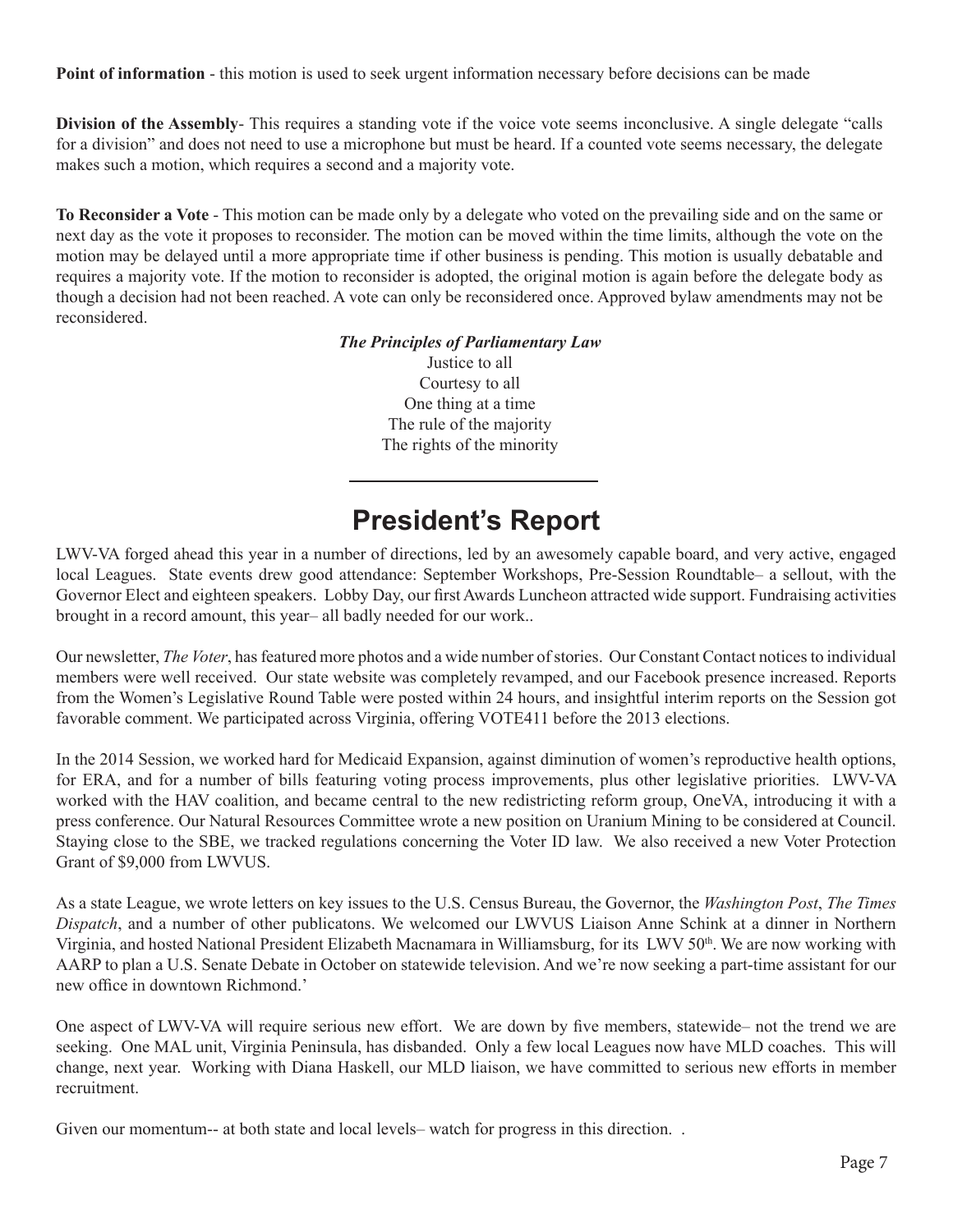# **LWV-VA Membership Report**

### **As of February 1, 2014**

| League                                                             | 2010        | 2011                    | 2012          | 2013           | 2014             |
|--------------------------------------------------------------------|-------------|-------------------------|---------------|----------------|------------------|
| 100 - Charlottesville                                              | 177         | 139                     | 134           | 133            | 128              |
| 101 - Alexandria                                                   | 57          | 32                      | 30            | 46             | 45               |
| 102 - Arlington                                                    | 118         | 107                     | 97            | 79             | 92               |
| 103 - Fairfax                                                      | 298         | 211                     | 190           | 202            | 209              |
| 104 - Loudoun                                                      | 60          | 56                      | 31            | 32             | 43               |
| 105 - Richmond                                                     | 75          | 67                      | 68            | 73             | 68               |
| 106 - Lynchburg                                                    | 80          | 71                      | 67            | 66             | 60               |
| 108 - Montgomery Co                                                | 99          | 77                      | 75            | 89             | 94               |
| 112 - Falls Church                                                 | 90          | 97                      | 98            | 94             | 95               |
| 114 - South Hampton Rds                                            | 71          | 71                      | 62            | 61             | 69               |
| 116 - Prince William*                                              | 31          | 35                      | 35            | 30             | 36               |
| 121 - Williamsburg                                                 | 143         | 118                     | 107           | 100            | 108              |
| 128 - Fluvanna**                                                   | 27          | 26                      | 12            | 0              | 0                |
| 000 - MALs***                                                      | 49          | 34                      | 47            | 53             | 22               |
|                                                                    |             |                         |               |                |                  |
| <b>Totals</b>                                                      | 1375        | 1141                    | 1053          | 1058           | 1069             |
| * Prince William was an MAL and became a full league in July 2013. |             |                         |               |                |                  |
| ** Fluvanna merged with Charlottesville in July 2012               |             |                         |               |                |                  |
| ***Virginia Peninsula MAL was disbanded in 2014.                   |             |                         |               |                |                  |
|                                                                    |             |                         |               |                |                  |
|                                                                    |             | Membership by Type 2014 |               |                |                  |
|                                                                    |             | As of February 1, 2014  |               |                |                  |
|                                                                    |             |                         |               |                |                  |
| League                                                             | Individuals | <b>1st Household</b>    | 2nd Household | Life           | <b>Student</b>   |
| 100 - Charlottesville                                              | 92          | 15                      | 15            | 6              | 0                |
| 101 - Alexandria                                                   | 36          | 5                       | 4             | 0              | 0                |
| 102 - Arlington                                                    | 56          | 16                      | 17            | 3              | $\boldsymbol{0}$ |
| 103 - Fairfax                                                      | 167         | 14                      | 13            | 15             | 0                |
| 104 - Loudoun                                                      | 28          | 8                       | 7             | $\mathbf 0$    | 0                |
| 105 - Richmond                                                     | 51          | 7                       | 7             | 3              | $\boldsymbol{0}$ |
| 106 - Lynchburg                                                    | 58          | 1                       | 1             | 0              | $\overline{0}$   |
| 108 - Montgomery Co                                                | 63          | 14                      | 15            | $\overline{2}$ | 0                |
| 112 - Falls Church                                                 | 40          | 26                      | 24            | 5              | $\boldsymbol{0}$ |
| 114 - South Hampton Rds                                            | 43          | 10                      | 10            | 5              | $\mathbf{1}$     |
| 116 - Prince William                                               | 30          | 3                       | 3             | 0              | 0                |
| 121 - Williamsburg                                                 | 77          | 15                      | 15            | $\mathbf{1}$   | $\boldsymbol{0}$ |
| 000 - Washington Co MAL                                            | 16          | 3                       | 3             | $\mathbf 0$    | $\overline{0}$   |
|                                                                    |             |                         |               |                |                  |
| <b>Totals</b>                                                      | 757         | 137                     | 134           | 40             | $\mathbf 1$      |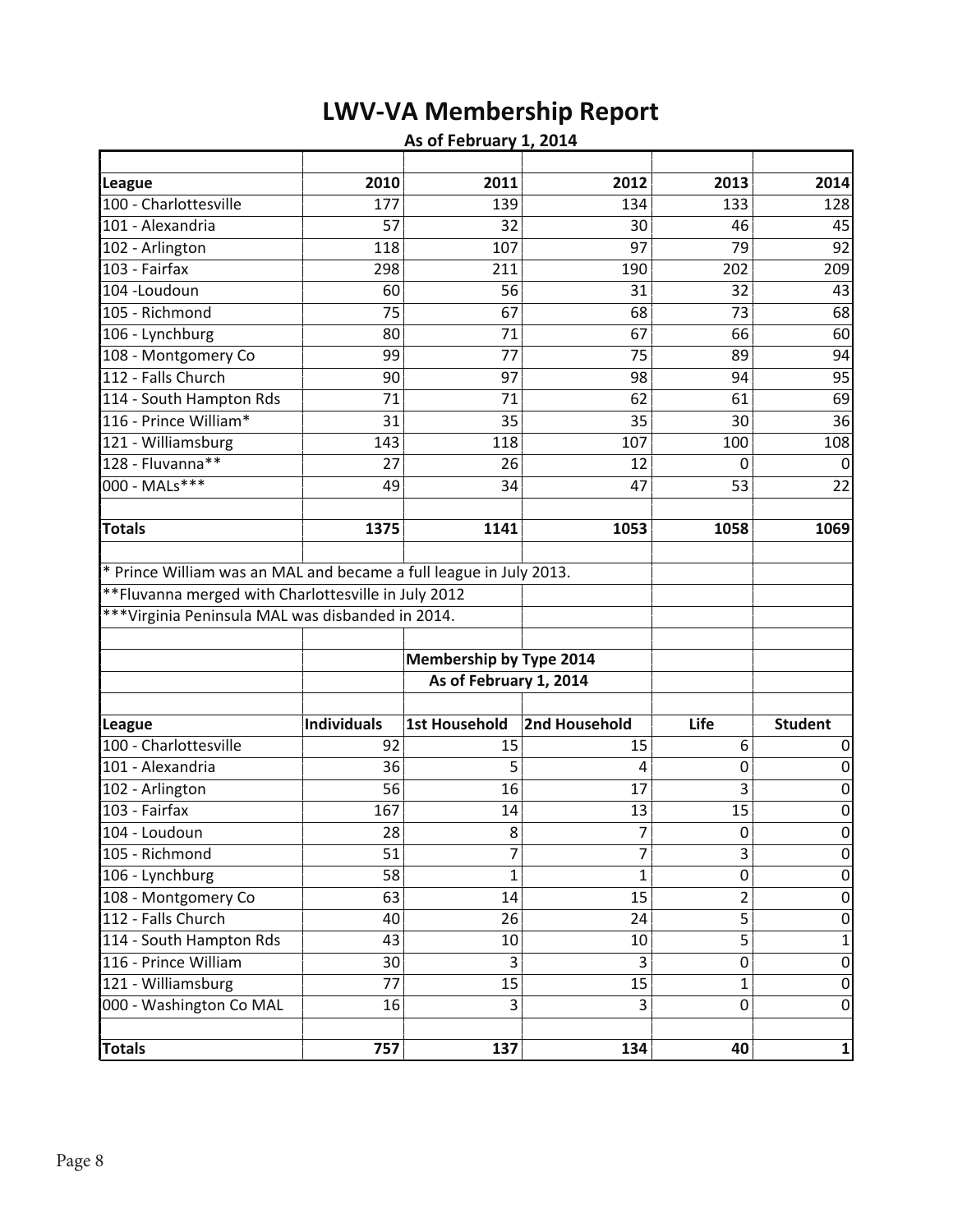# **Treasurer's Report - Statement of Financial Condition**

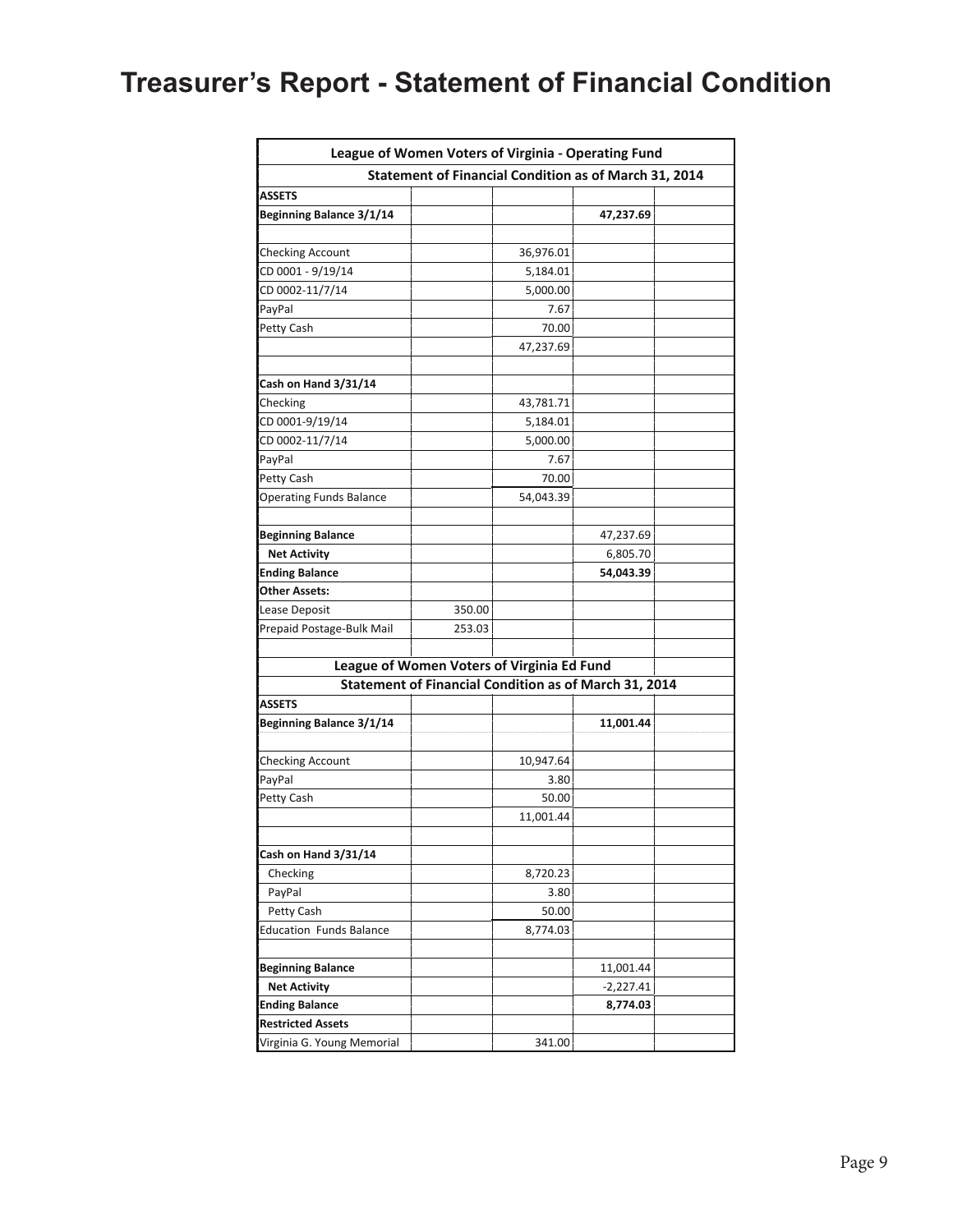# **Introduction to the 2014-15 Budget**

"The Proposed Operating Budget was developed by the Budget Committee made up Chair Bill Thomas, Penny Anderson, Barb Worden, and Treasurer Elaine Head (ex officio). It envisions total operating expenses of \$61,010 financed by revenues of \$58,280 and a withdrawal from reserves of \$2,830. The proposed budget sets the PMP at \$16 and the dues paid by MAL Unit members at \$47. The MAL dues include \$16 per member plus \$31 that LWV-VA must pay in PMP to the LWVUS for members at large. The PMP for the second person in a household will be \$8, and the MAL dues for the second person in a household will be \$23.50. These figures reflect an increase of \$1.00 for individual members and a \$0.50 increase for the second person in a household.

The Proposed Operating Budget will be voted on by the Delegates to Council. It is the Board of Directors responsibility to approve the Education Fund Budget. It will not be voted on by the Delegates, but is included so that you have a total financial picture."

|                                         |               | 2012-2013     |                | 2013-14       | 2014-15       |                                                   |
|-----------------------------------------|---------------|---------------|----------------|---------------|---------------|---------------------------------------------------|
|                                         | <b>Budget</b> | <b>Actual</b> | <b>Budget</b>  | As of 2-28-14 | <b>Budget</b> | <b>Comments</b>                                   |
| <b>REVENUES</b>                         | \$            | \$            | \$             | \$            | \$            |                                                   |
| <b>Affiliations</b>                     |               |               |                |               |               |                                                   |
| <b>MAL Dues</b>                         | 3,519         | 2,661.50      | 3,746          | 2,438.00      |               | 964 Note 1                                        |
| <b>PMP</b>                              | 13,162        | 13,230.00     | 13,200         | 11,718.76     | 15,056 Note 2 |                                                   |
| Shared Insurance                        |               | 396.00        | 395            | 220.00        |               | 500 \$100 per participating local League          |
|                                         |               |               |                |               |               |                                                   |
| <b>Contributions &amp; Development</b>  |               |               |                |               |               |                                                   |
| <b>Contributions from Members</b>       | 3,000         | 1,980.00      | 3,600          | 5,765.00      | 16,000        |                                                   |
| <b>Special Events</b>                   | 35,000        | 15,195.00     | 20,000         | 1,420.00      |               | 10,000 Making Democracy Work                      |
| Other                                   | 5,000         | 105.00        | 2,500          | 0.00          |               | 500 Non-members/businesses, grants                |
| Interest                                | 150           | 63.12         | 100            |               |               | 200 CDs maturing in 2014 (estimate)               |
| <b>Statewide Meetings</b>               |               |               |                |               |               |                                                   |
| Convention LWV-VA                       | 5,550         | 5,225.00      | $\overline{0}$ | 150.00        |               | 6,000 Held in odd numberd years                   |
| Council LWV-VA                          | $\Omega$      | 0.00          | 2,000          | 0.00          |               | 0 Held in even numberd years                      |
| Workshops LWV-VA                        | 2,700         | 1,716.00      | 2,700          | 1,650.00      |               | 2,100 Note 3                                      |
| WRT Pre-session Lunch                   | 2,000         | 2,675.00      | 2,450          | 3,855.00      |               | 3,700 Note 4                                      |
| LWV-VA Ed Fund Expense Reimb.           | 4,799         | 4,811.67      | #REF!          | 3,693.53      |               | 2,960 Note 5                                      |
| <b>Miscellaneous</b>                    | 100           | 200.00        | 100            | 262.44        | 200           |                                                   |
| <b>Total Revenues</b>                   | 74,980        | 48,258        | #REF!          | 31,173        | 58,180        |                                                   |
| <b>Transfer from Reserves</b>           | 0             | 7,848.60      | 3,000          |               |               | 2,830 Amount of deficit                           |
| <b>Revenues and Transfers</b>           | 74,980        | 56,107        | #REF!          | 31,173        | 61,010        |                                                   |
|                                         |               |               |                |               |               |                                                   |
| <b>EXPENSES</b>                         |               |               |                |               |               |                                                   |
| <b>Board &amp; Administration</b>       |               |               |                |               |               |                                                   |
| <b>Administrative Committees</b>        | 400           | 498.01        | 400            |               |               | 400 Financial Review, Nominating, Budget          |
| Liaisons                                | 750           | 508.05        | 750            | 831.34        | 1,200         | Travel to local LWVs, mileage only                |
| Membership & Organization               | 600           |               | 600            | 198.36        | 600           |                                                   |
| Meetings - BOD                          | 9,000         | 4,586.96      | 7,000          | 5,264.37      |               | 7,500 Hotel & Mileage                             |
| President                               | 250           |               | 250            | 210.00        |               | 250 Discretionary expenditures                    |
| Public Rel & Representation             | 750           | 453.76        | 750            | 38.40         | 500           | Media, Incl Pres. travel to represent LWV         |
| Secretary & Treasurer                   | 250           | 49.22         | 250            | 101.71        |               | 150 Checks, Copying. Postage                      |
| <b>Tools &amp; Membership Directory</b> | 500           | 511.58        | 500            | 453.52        | 500           |                                                   |
| Subtotal:                               | 12,500        | 6,607.58      | 10,500         | 7,097.70      | 11,100        |                                                   |
|                                         |               |               |                |               |               |                                                   |
| Development                             |               |               |                |               |               |                                                   |
| Member Contributions Solicitation       | 350           | 280.76        | 300            | 228.71        |               | 300 Finance letter                                |
| Postage                                 | 300           | 158.11        | 250            | 200.00        |               | 200 Used for finance letter postage               |
| <b>Special Events</b>                   | 15,000        | 12,216.99     | 10,000         | 1,117.40      |               | 7,500 Assumes \$2,500 net gain                    |
| Other                                   | 2,900         | 413.04        | 1,600          | 332.41        |               | 400 Paypal fees; travel & mileage, Split Contrib. |
| <b>Subtotal</b>                         | 18,550        | 13,068.90     | 12,150         | 1,878.52      | 8.400         |                                                   |
|                                         |               |               |                |               |               |                                                   |
| <b>Office Operations</b>                |               |               |                |               |               |                                                   |
| Bookkeeper                              | 2400          | 2,705.00      | 2,400          | 150.00        | $\mathbf 0$   |                                                   |
| Equip Purch, Use & Repair               | 1000          | 1,000.00      | 800            | 42.38         | 800           |                                                   |
| Equip Supplies & Software               | 300           |               | 300            | 17.48         |               | 300 Printer ink, software                         |
| <b>General Copying/Printing</b>         | 150           | 1.10          | 150            |               | 150           |                                                   |
| General Supplies & Postage              | 1,000         | 427.56        | 800            | 576.81        | 800           |                                                   |
| Insurance                               | 900           | 1,105.37      | 1,100          | 1,332.26      |               | 1,250 Liability and Directors & Officers          |
|                                         |               |               |                |               |               |                                                   |

### **League of Women Voters of Virginia Operating Fund**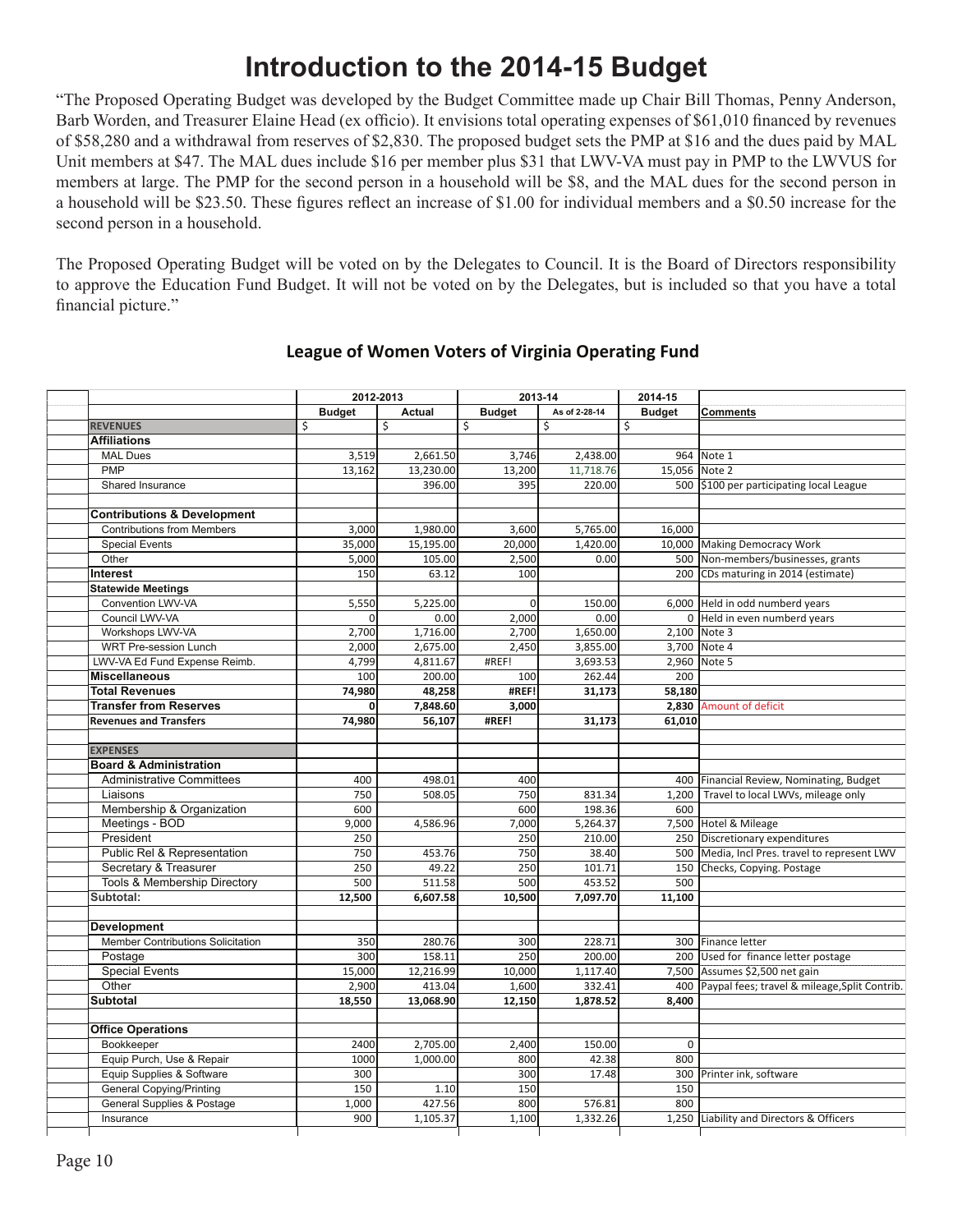### **League of Women Voters of Virginia Operating Fund**

|                                                                                                | 2012-2013<br>2013-14 |           |               | 2014-15       |               |                                              |
|------------------------------------------------------------------------------------------------|----------------------|-----------|---------------|---------------|---------------|----------------------------------------------|
|                                                                                                | <b>Budget</b>        | Actual    | <b>Budget</b> | As of 2-28-14 | <b>Budget</b> | <b>Comments</b>                              |
| <b>Information Services</b>                                                                    | 600                  | 523.35    | 600           | 229.77        |               | 800 Server and domain cost, Constant Contact |
| Internet Service & ISP Reimb                                                                   | 840                  | 604.97    | 840           | 210.00        |               | 0 Included in Office Rent                    |
| Office Assistance                                                                              | 2340                 | 2,236.00  | 2,340         | 562.98        |               | 8,750 Note 6                                 |
| Office Rent & Facilities Use                                                                   |                      |           |               | 3,225.00      | 5,400         |                                              |
| Permit Bulk Mail                                                                               | 200                  | 190.00    | 200           | 200.00        | 200           |                                              |
| State Corporation Fee/Solicitation                                                             | 25                   | 25.00     | 25            | 55.00         | 55            |                                              |
| Telephone                                                                                      | 540                  | 260.00    | 540           | 75.00         |               | 0   Included in Office Rent                  |
| Virtual Office                                                                                 | 1,200                |           | 1,200         |               |               | 0   Not needed                               |
| Subtotal:                                                                                      | 5,745                | 3,839.32  | 5,745         | 4,557.75      | 15,205        |                                              |
|                                                                                                |                      |           |               |               |               |                                              |
| MAL PMP TO LWVUS @ \$31                                                                        | 2372                 | 2,371.50  | 2,355         | 2,356.00      |               | 635 Note 7                                   |
| <b>Meetings (LWV)</b>                                                                          |                      |           |               |               |               |                                              |
| LWV-VA Convention/Council                                                                      | 6,000                | 7,414.22  | 1,800         | 16.00         |               | 6,000 Convention in 2015                     |
| LWV-VA Workshops                                                                               | 2,800                | 2,542.12  | 2,700         | 2,187.42      |               | 2,100 Assumed equal to income                |
| <b>LWVUS Convention/Council</b>                                                                | 1,600                | 1,600.00  | 3,900         |               |               | 1,600 Council in 2015                        |
| <b>Subtotal</b>                                                                                | 10,400               | 11,556.34 | 8,400         | 2,203.42      | 9,700         |                                              |
|                                                                                                |                      |           |               |               |               |                                              |
|                                                                                                |                      |           |               |               |               |                                              |
|                                                                                                |                      |           |               |               |               |                                              |
| <b>Position Support</b>                                                                        |                      |           |               |               |               |                                              |
| <b>Action Coordination &amp; Expenses</b>                                                      | 550                  | 195.00    | 550           | 0.00          |               | 300 Incl travel                              |
| <b>Advocacy Activities</b>                                                                     | 500                  | 415.00    | 500           | 102.29        | 250           |                                              |
| <b>Coalition Support and Meetings</b>                                                          | 1,100                | 100.00    | 800           | 669.37        | 800           | Coalition Memberships & Meeting Travel       |
| League Day at Gen'l Assembly                                                                   | 350                  |           | 350           | 200.33        | 350           |                                              |
| Legislative Coordinator/Lobbyist                                                               | 2800                 | 3,200.00  | 3,000         | 345.37        | 1,500         |                                              |
| Lobby Expenses                                                                                 | 1,800                | 1,443.46  | 1,200         | 700.00        | 1,000         |                                              |
| <b>Support Publications</b>                                                                    | 300                  | 189.63    | 300           | 595.00        |               | 300 Position booklet; Positions in Brief     |
| Women's Roundtable Meetings                                                                    | 4,000                | 3,307.57  | 2,500         | 2,830.66      |               | 3,000 Note 8                                 |
| <b>WRT Pre-session Lunch</b>                                                                   | 2,200                | 2,297.11  | 2,200         | 3,150.29      | 3,150         |                                              |
| <b>Subtotal</b>                                                                                | 13,600               | 11,147.77 | 11,400        | 8,593.31      | 10,650        |                                              |
|                                                                                                |                      |           |               |               |               |                                              |
| <b>Voter &amp; Other Publications</b>                                                          |                      |           |               |               |               |                                              |
| Mailing                                                                                        | 200                  | 74.28     | 200           |               |               | Now included in Printer Invoice              |
| Printing                                                                                       | 1,500                | 1,694.67  | 1,500         | 927.89        |               | 1,850 Note 9                                 |
| Other                                                                                          |                      |           |               |               | 70            |                                              |
| Subtotal                                                                                       | 1,700                | 1,768.95  | 1,700         | 927.89        | 1,920         |                                              |
| <b>Miscellaneous</b>                                                                           | 150                  | 507.50    | 200           | 86.00         | 100           |                                              |
|                                                                                                |                      |           |               |               |               |                                              |
| <b>TOTAL EXPENSES</b>                                                                          | 70,767               | 56,106.89 | 58,000        | 29,819.52     | 0             |                                              |
|                                                                                                |                      |           |               |               |               |                                              |
| <b>Net Operating Income</b>                                                                    | 4,213                | 0.00      | 150           | 1,353.21      | 0             |                                              |
| <b>Transfer to Reserves</b>                                                                    | 4,213                |           | 150           | 1,353.21      |               |                                              |
|                                                                                                |                      |           |               |               |               |                                              |
| <b>NET FUNDS</b>                                                                               | 0                    | 0         | 0             | 0.00          | #REF!         |                                              |
|                                                                                                |                      |           |               |               |               |                                              |
| MAL Dues for 22 persons: 19 full @ \$47 + 3 half @ \$23.50                                     |                      |           |               |               |               |                                              |
|                                                                                                |                      |           |               |               |               |                                              |
| PMP @ \$16: 1047 local LWV members: (875 are full, 132 pay half, 40 honorary pay none)         |                      |           |               |               |               |                                              |
| Fall Workshop: @\$50                                                                           |                      |           |               |               |               |                                              |
| WRT Pre-session Lunch: 100 @ \$37                                                              |                      |           |               |               |               |                                              |
| Transfer from LWV-VA Ed Fund: Based on 10% of Expenses for Office Operations and Board & Admin |                      |           |               |               |               |                                              |
| Funds an office assistant at 1/4 time                                                          |                      |           |               |               |               |                                              |
|                                                                                                |                      |           |               |               |               |                                              |
| 19 full and 3 half-members: 19 x \$31=\$589 + 3 x \$15.50=\$46.50 = Total \$635.50             |                      |           |               |               |               |                                              |
| Includes funds to assist up to four members with local accomodations.                          |                      |           |               |               |               |                                              |
| The Voter: 4 issues (printing, mailing, supplies- 300 copies per issue)                        |                      |           |               |               |               |                                              |
|                                                                                                |                      |           |               |               |               |                                              |
|                                                                                                |                      |           |               |               |               |                                              |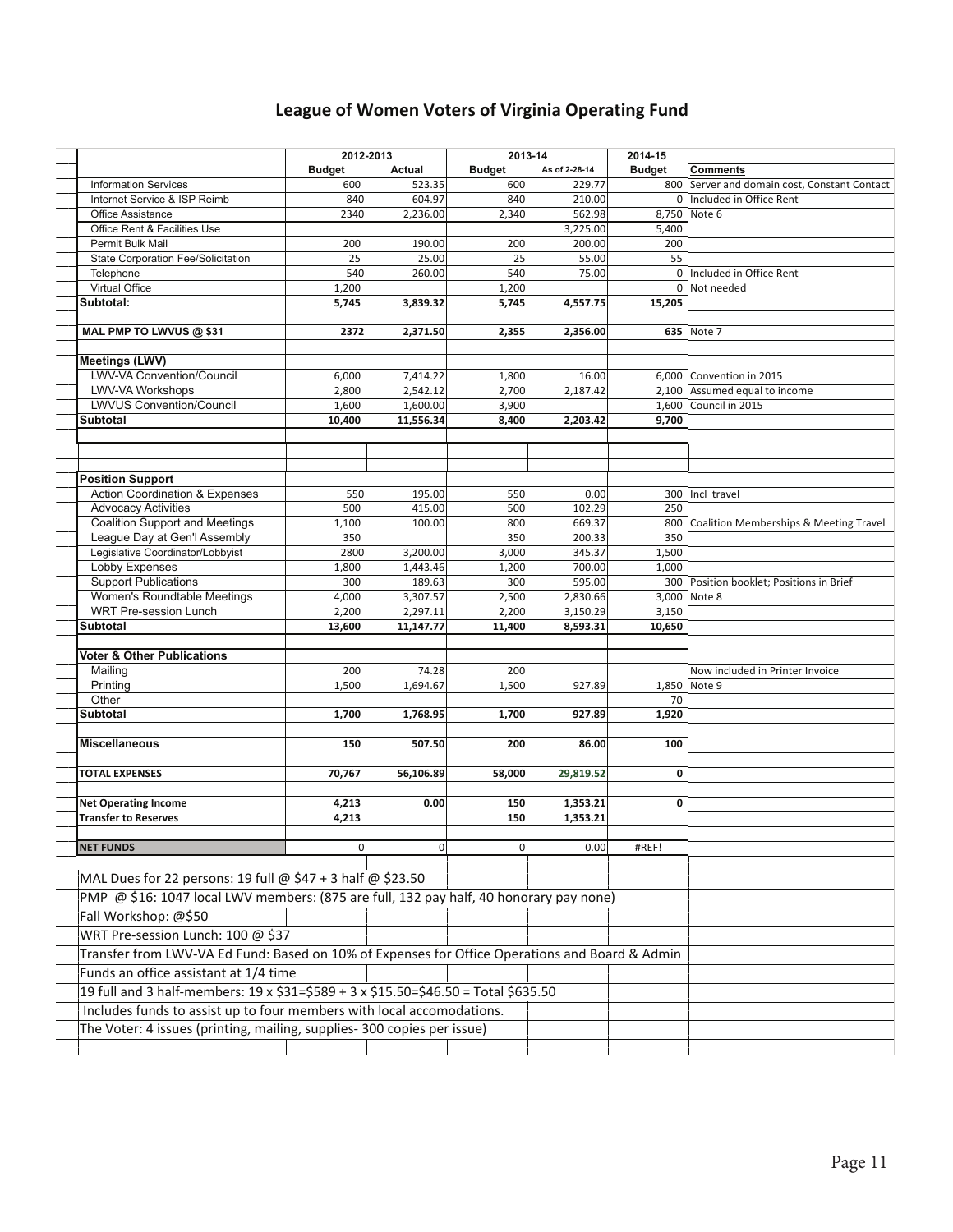### **LWV-VA Education Fund**

|                                                 |            | 2012-13                 | 2013-14       |               | 2014-15       |                                          |
|-------------------------------------------------|------------|-------------------------|---------------|---------------|---------------|------------------------------------------|
|                                                 |            | Budget   Act. Thru 6/30 | <b>Budget</b> | As of 2/28/14 | <b>Budget</b> |                                          |
| <b>REVENUES</b>                                 |            |                         |               |               |               |                                          |
| <b>Bequests &amp; Memorials</b>                 | 1,500.00   | 1,500.00                | 1,500.00      |               |               | 1,500.00 Virginia G. Young Mem'l Fund    |
| <b>Contributions</b>                            |            |                         |               |               |               |                                          |
| Members                                         | 5,000.00   | 3,305.00                | 4,000.00      | 6,151.00      | 6,000.00      |                                          |
| Public                                          | 4,000.00   | 43.00                   | 2,500.00      | 200.00        | 2,500.00      |                                          |
| Special Projects - Learning Experiences         | 3,000.00   |                         | 3,000.00      |               | 0.00          |                                          |
| Special Projects - Wares                        | 3,900.00   | 2,899.50                | 2,300.00      | 453.50        | 1,000.00      |                                          |
| Grants                                          |            |                         |               |               |               |                                          |
| Public Advocacy for Voter Protection            | 500.00     | 500.00                  |               |               |               | New grant request has been made          |
| Other Grants                                    | 6,000.00   |                         |               |               |               |                                          |
| <b>Interest</b>                                 | 5.00       | 1.69                    | 2.00          | 0.79          | 2.00          |                                          |
| <b>Reimbursements/Voters Service</b>            | 0.00       |                         |               |               |               |                                          |
| <b>Transfer Prior Yr. Grants &amp; Reserves</b> |            |                         |               |               |               |                                          |
| Public Advocacy for Voter Protection            | 4, 143. 18 | 4,720.94                | 193.70        | 193.70        |               |                                          |
| Redistricting                                   | 1,046.73   | 1,046.73                |               |               |               |                                          |
| Virginia G. Young Bequest Projects              | 1,071.55   |                         | 2,571.55      | 2,179.00      | 341.00        |                                          |
| <b>TOTAL REVENUES</b>                           | 30,166.46  | 14,016.86               | 16,067.25     | 9,177.99      | 11,343.00     |                                          |
|                                                 |            |                         |               |               |               |                                          |
| <b>EXPENSES</b>                                 |            |                         |               |               |               |                                          |
| <b>Administrative Expenses</b>                  |            |                         |               |               |               |                                          |
| Financial Coordination & Expenses               | 50.00      | 13.55                   | 30.00         | 10.30         |               | 30.00 Includes Pay Pal Fees              |
| Miscellanous Admin. Expenses                    | 75.00      | 22.50                   | 50.00         |               | 50.00         |                                          |
| Reimburse Admin Expense to LWV-VA               | 4,800.00   |                         | 4,359.00      | 3,693.53      | 2,960.00      | *10% OF Office & Admin.2014-15           |
| State Corp. Commission/Solicitation Fees        | 55.00      | 25.00                   | 55.00         | 30.00         | 55.00         |                                          |
| Development                                     |            |                         |               |               |               |                                          |
| Learning Experiences                            | 2,000.00   | 663.80                  | 1,800.00      |               | 0.00          |                                          |
| <b>Educational Activities</b>                   |            |                         |               |               |               |                                          |
| Redistricting                                   | 1,046.73   | 1,046.73                |               |               |               |                                          |
| LWV-VA Studies                                  | 300.00     |                         | 500.00        |               | 300.00        |                                          |
| <b>LWV-US Studies</b>                           | 800.00     |                         | 300.00        |               | 100.00        |                                          |
| Other Projects                                  | 250.00     |                         |               |               |               |                                          |
| Program Coordination                            | 100.00     |                         |               |               |               |                                          |
| <b>Public Advocacy for Voter Protection</b>     | 4,143.18   | 4,449.48                | 193.70        | 309.28        |               | 600.00 More, if new grant approved.      |
| <b>Voters Service Activities</b>                |            |                         |               |               |               |                                          |
| Congressional Home Office Brochure              | 500.00     |                         |               |               |               |                                          |
| <b>Informational Voters Service Handouts</b>    | 500.00     |                         | 250.00        |               | 250.00        |                                          |
| <b>Ballot</b> Issues                            | 250.00     |                         |               |               |               |                                          |
| <b>Candidate Debates</b>                        | 8,000.00   | 2,873.42                | 8,000.00      | 243.47        |               | 6,000.00   2014 Senatorial Debate        |
| Election Guides/Vote411                         |            | 372.96                  | 2,300.00      | 3,050.00      | 2,500.00      |                                          |
| Legislative Directory                           | 1,200.00   | 195.00                  |               | 2,179.00      | 341.00        |                                          |
| Voters Service Coordination                     | 100.00     | 319.20                  | 100.00        | 313.25        | 100.00        |                                          |
| Guide to VA Courts                              |            |                         |               |               |               |                                          |
| <b>Wares</b>                                    | 250.00     | 818.62                  | 50.00         |               | 25.00         |                                          |
| <b>Miscellaneous</b>                            | 100.00     |                         | 100.00        | 99.00         | 100.00        |                                          |
| <b>TOTAL EXPENSES</b>                           | 24,519.91  | 10,800.26               | 18,087.70     | 9,927.83      | 13,411.00     |                                          |
|                                                 |            |                         |               |               |               |                                          |
| Inc(+)/Dec(-) in unrestricted funds bal.        | 5,646.55   | 3,216.60                | $-2,020.45$   | $-749.84$     |               | -2,068.00 Total Revenue - Total Expenses |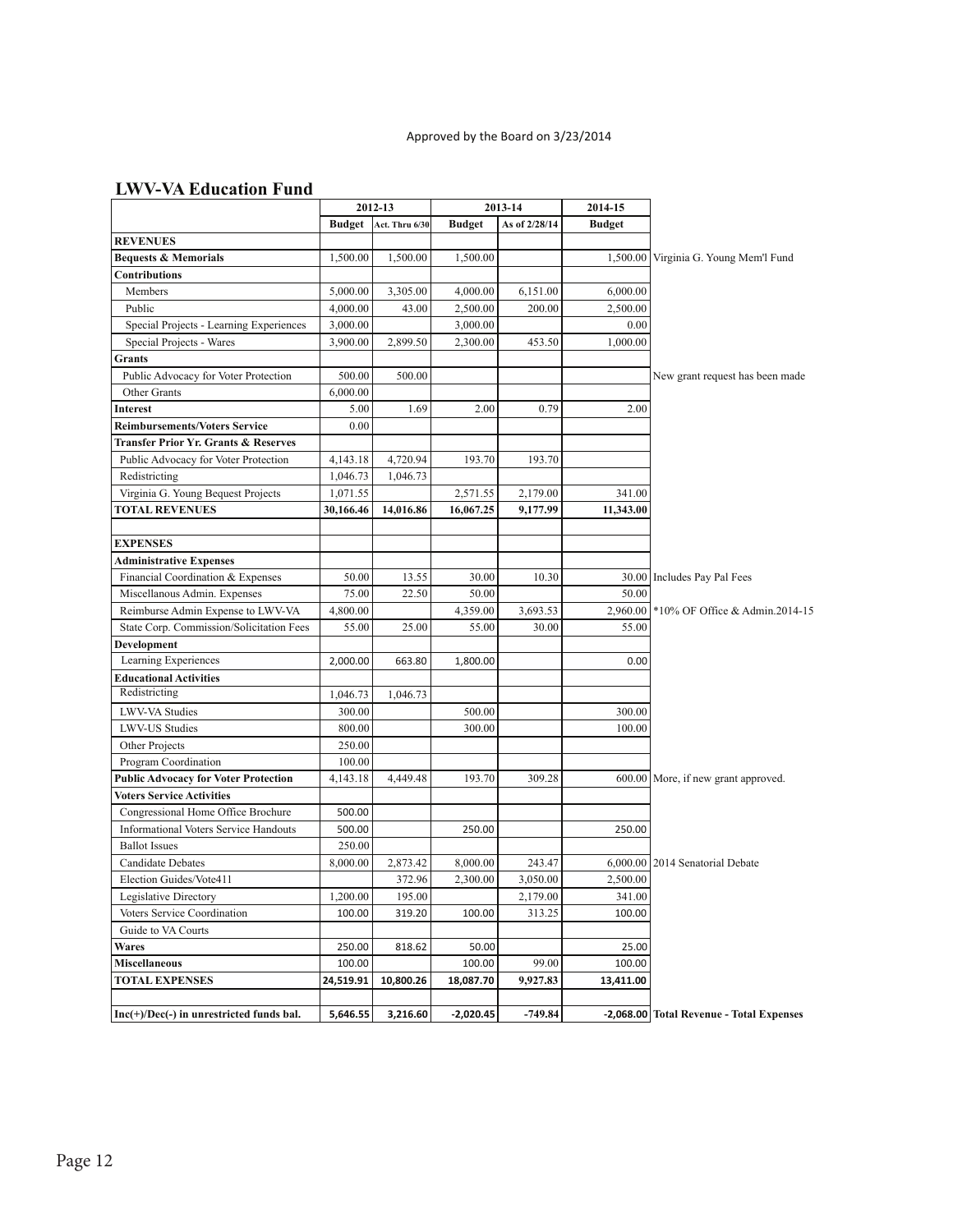# **Program: Proposed Amendment to the Natural Resources Position**

## **Introduction**

The Natural Resources Committee was established in response to a request by delegates to LWV-VA convention 2013 to develop a position on uranium mining. Over the past year the committee developed and concurred in a statement in regard to uranium mining. Their statement is proposed to be added at the end of the League's existing Natural Resource position shown below.

The Natural Resources Committee was composed of the following members:

| $\triangleright$ Carole Garrison (Chair, LWV-SHR) | $\frac{\text{cancel.} \cdot \text{garrison}(\text{logmail.com})}{\text{logmail.com}}$ | 757-727-7840 |
|---------------------------------------------------|---------------------------------------------------------------------------------------|--------------|
| > Carolyn Caywood (LWV-SHR)                       | cacaywood@cov.net                                                                     | 757-499-9131 |
| $\triangleright$ Sue Delos (LWV-WA)               | sed7a@virginina.edu                                                                   | 757-229-0902 |
| Muriel Grim (LWV-Charlottesville)                 | $m$ sgrim2012@gmail.com                                                               | 740-818-7179 |
| $\triangleright$ Helen Kelly (LWV-Fairfax)        | hmkelly1@verizon.net                                                                  | 703-437-3087 |
| > Tyla Matteson (LWV-Richmond)                    | $t$ matteson1@mindspring.com                                                          | 804-275-6476 |
| $\triangleright$ Linda Rice (LWV-VA)              | lindarice678@cox.net                                                                  | 757-566-1825 |
|                                                   |                                                                                       |              |

## **Proposed Amendment on Uranium Mining**

## URANIUM MINING

### **The League's Position**

The League of Women Voters of Virginia supports the moratorium on uranium mining. The Commonwealth must establish modern**,** enforceable, and proven effective best practices to protect the health and safety of workers, the public, and the environment before uranium mining, processing, and reclamation occurs. The Commonwealth must ensure that tangible economic benefit exists even if industry can develop modern best practices specific to the unique environment of Virginia. Further, if the Commonwealth adopts best practices approved by an independent assessment team such as the National Academy of Science or other independent scientific organization, it must also provide the staff and funds needed by the Department of Mines, Minerals, and Energy, the Department of Environmental Quality, the Virginia Department of Health, and other state agencies to thoroughly monitor and regulate uranium mining.

According to the NAS report "the waste from mining and milling if not adequately controlled may contaminate the local environment by seeping into water sources". Some high population centers would most likely be affected if contaminants were inadequately isolated. Further, because Virginia is at risk of hurricanes and intense rainfall, concern exists about the effectiveness of the uranium tailings repositories to prevent surface and groundwater contamination. Tourism and agriculture, important economic drivers for the Commonwealth, depend on clean water which could be compromised by uranium mining.

Source: Uranium Mining in Virginia: Scientific, Technical, Environmental, Human Health and Safety, and Regulatory Aspects of Uranium Mining and Processing in Virginia (2012), National Academy of Science (NAS) Final Report.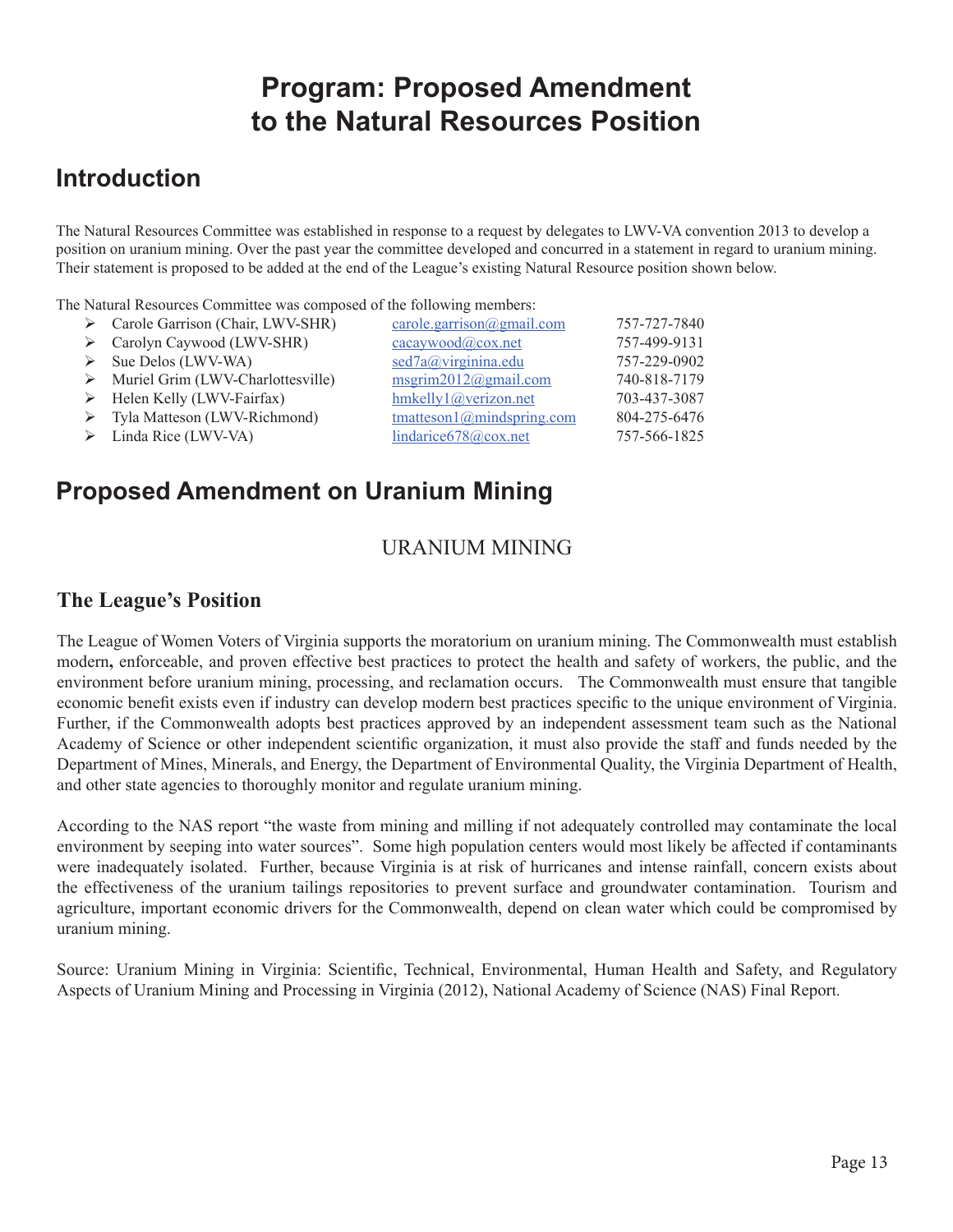### **AIR QUALITY**

### **Position in Brief:**

Support for achieving and maintaining acceptable air quality through: adoption of strict vehicle emission standards, development of alternative fuels, and programs and regulations that foster efficient transportation modes.

### **The League's History**

Following adoption of this local position in 1992, the League of Women Voters of the Fairfax Area prepared and sent information packages to all the local Leagues in Virginia, to allow for concurrence to be taken at the 1993 State Convention. The delegates concurred with the following position on Air Quality. 2013 Note: The California standards have been superseded by stricter national standards and the Clean Air Act of 1990 has also been superseded by stricter regulations. Most of these recommendations have been accomplished (or exceeded) legislatively in Virginia and in the United States.

### **The League's Position**

In order to achieve and maintain acceptable air quality the League of Women Voters of Virginia believes Virginia should:

- Adopt the California Standards for low emission vehicles to achieve and maintain compliance with the Clean Air Act of 1990.
- Develop less polluting alternative fuels, a high priority with preference for compressed natural gas, reformulated gasoline, electricity and hydrogen. The State should consider total environmental impact of a fuel, including tail pipe emissions and pollution produced during manufacture and disposal.
- Change parking subsidies away from those favoring low occupancy vehicles to those favoring efficient transportation modes. Place greater emphasis on local program and regulations that encourage employers to institute transportation management systems which foster efficient transportation modes. (1993)

### **AIR QUALITY - Smoking in Public (Archived 2013)**

### **LAND USE**

**Position in Brief:**

Support state policies that include creating state longrange comprehensive land use plan coordinated with local and regional plans, protecting of critical environmental areas through some land use controls, and assisting to and increasing flexibility for localities in land use planning and control.

### **The League's History**

In 1972, in response to a growing desire on the part of Leagues for a national focus on land, LWVUS convention delegates adopted land use as a new study. During the last year of the two-year study, the national League gave state Leagues the opportunity to add state land use study to their program agenda without going through the convention adoption method. Local Leagues used consensus questions formulated by the national board to reach consensus on state land use, some at the same meetings where they reached consensus on national land use, others had additional meetings to reach state consensus or mailed questionnaires to their members.

Action has focused on coastal resource preservation and planning, preservation of prime agricultural land and strip mining legislation. 2013 Note: Again, many of the recommendations of this position have been accomplished through legislation, nationally and in Virginia. Also, today's land use processes have become a function of government comprehensive planning. Thus, this position would be more appropriate in the Government positions' category with cross-reference to the Natural Resources' positions category.

### **The League's Position**

The League of Women Voters of Virginia believes that the Commonwealth should have a long range comprehensive plan reflecting the needs and interests of citizens and flexible enough to meet future needs. The plan should be a coordinated one including plans and policies of local, regional and state governments. Implementation should maximize local decisionmaking with some provisions subject to state established standards and review.

### **State Control of Land Use:**

We believe that the state should reassume certain elements of its legal authority to control the use of land. Stronger state control, with impact statements required as deemed necessary, is needed for land use activities of more than local impact (including the siting of energy facilities, large scale public or private development, major transportation facilities, and waste disposal facilities).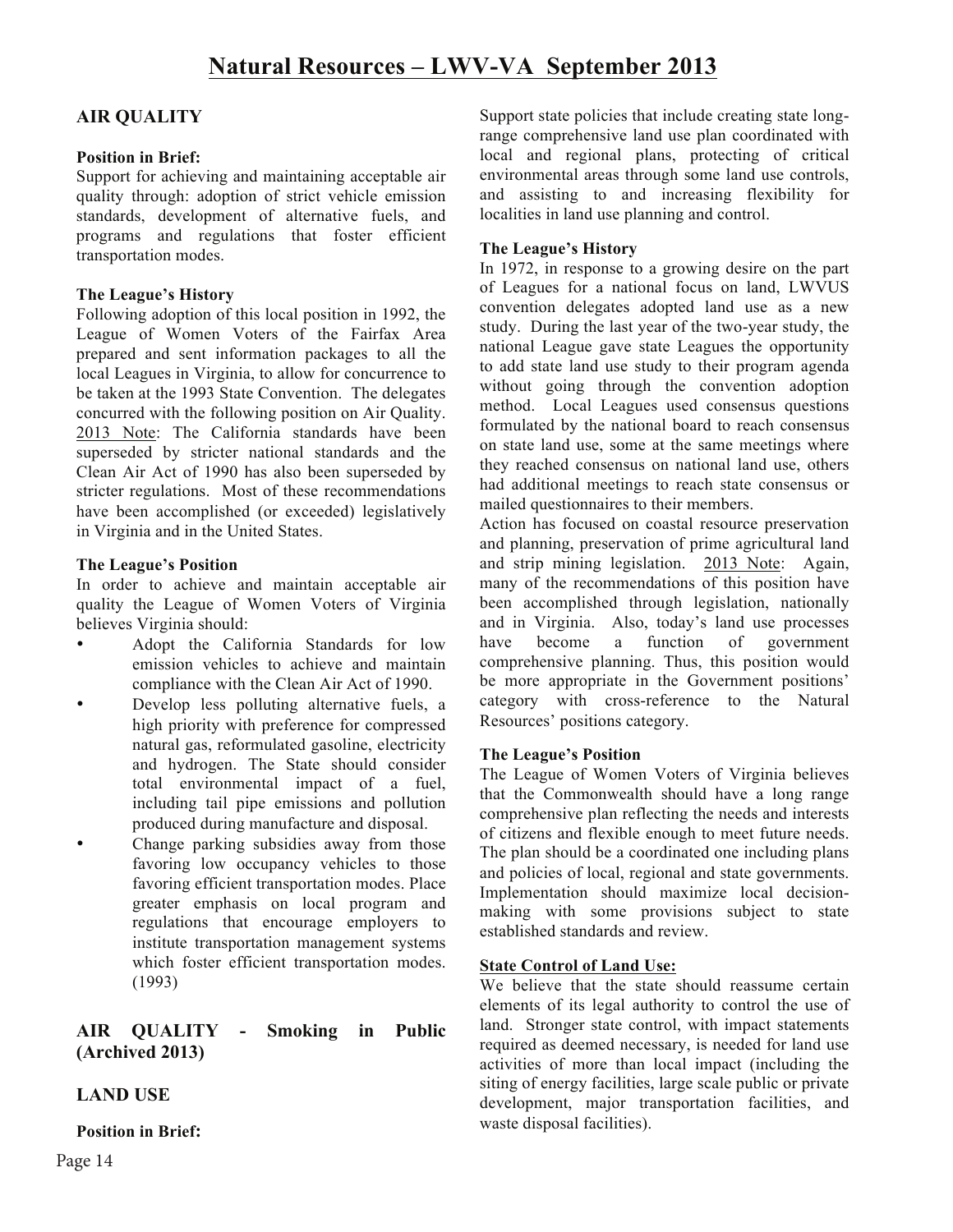Increased state control is needed for certain land areas of statewide concern such as:

- Wetlands
- Crucial watersheds
- Flood plains
- Productive agricultural and forest lands
- Unique scenic and historic areas
- Shorelines of major waters and
- Unique wildlife habitats.

### **Regional Planning**

The League believes that the state should support increased regional planning on matters of regional concern.

### **State Assistance to Localities**

The League believes that the state should give assistance to localities for land use planning and control by:

- Increasing financial aid for research and technical assistance;
- Collecting, analyzing and disseminating economic, environmental and social data;
- Authorizing and encouraging innovative land use planning and regulatory techniques such as land banking, planned unit development, transfer of development rights, and timed development ordinances. (1975)

### **WATER SUPPLY AND DISTRIBUTION**

### **Position in Brief:**

Support for a comprehensive state effort to protect the water supplies, including recognition of the connection between ground and surface water, sharing in the use of ground water, state collection of information on water resources and planning for future use, and land use policies that guarantee protection of water resources.

### **The League's History**

In 1981, the League adopted a study of water supply and distribution in Virginia. Leagues were concerned about the ability of the state laws, regulations, and procedures to protect the water supply. There were also problems and conflicts between "water rich" and "water poor" users and concerns about whether Virginia had sufficient information and adequate laws and procedures to settle these issues.

Local Leagues studied the situation in their localities and then statewide. At the end of the study, the state League published a prize-winning publication explaining in clear layman's language the doctrines governing Virginia's water laws and the complexities involved in finding solutions to the problems of supply and distribution. Consensus was reached in November 1983.

### **The League's Position**

The League of Women Voters of Virginia believes that modifications should be made to Virginia's water laws, based on the riparian doctrine and the Ground Water Act of 1973.

Specifically we believe that:

- The law should recognize the connection between ground and surface water;
- Decisions about reasonable use of ground water should include the concept of sharing, as in the riparian doctrine;
- Exemptions in the Ground Water Act of 1973 should be tightened; and
- If the resolution of conflicts is in the Courts, expert technical advice should be provided.

The League believes that the state must fulfill its responsibility for gathering information about Virginia's water resources, planning for future supply, and giving assistance to localities about their water supplies; and that:

- The designated agency must be strengthened and adequately funded;
- The state should have a strong land use policy that recognizes that water and land-use planning are indivisible; and
- The state should take the lead, both by education and by legislation, in promoting water conservation. (1983)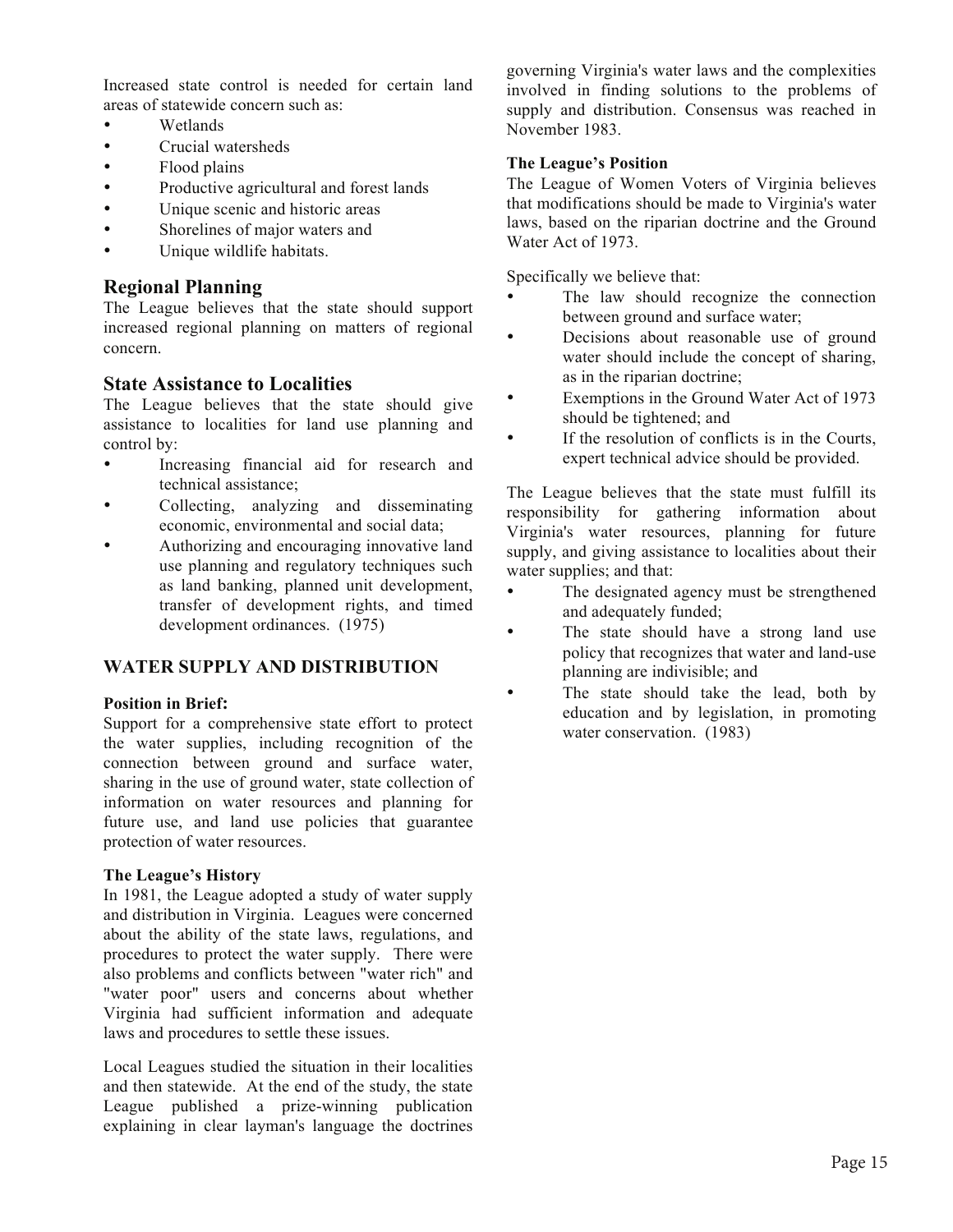# **Voters Services Report - Vote411**

The major Voter Service activity in 2013 was LWV-VA's investment in VOTE411, the League's online Voters' Guide tool. The state board used Ed Fund money to cover the cost for all statewide offices as well as all General Assembly races to be covered. Over 180 candidates were contacted to answer local league derived questions, and to post those answers online on VOTE411.org. This was the 1st massive attempt to provide voter guides for all races in Virginia. Local leagues developed the questions to ask their candidates and the state board took the responsibility of contacting the candidates and inputing the data . The candidate response rate was about 50%, considered by LWVUS as credible for a first use effort. we expect a better response as candidates get used to this format. Many local leagues were able to download the responses and also provide voters with paper guides.

The second major Voter Service effort in 2013 was our attempt to produce a Gubernatorial debate with our partners, AARP, WTVR and WCVE Richmond. Unfortunately we were unable to get one candidate to agree to debate and therefore we were unable to produce "The Peoples Debate", a loss to the voters of Virginia. We will try again for a senatorial debate in 2014.

Local leagues were active doing voter registration projects, both at high schools and at citizenship events. Our Washington County MAL has been approached by various jurisdictions within its county for both voter service advice, and requests for local forums/debates for local elections and issues.

We hope to have an active 2014-2015 year with much work to do on the new voter photo id law with education and watchful oversite in these areas as well as continued registration and voter education activities.

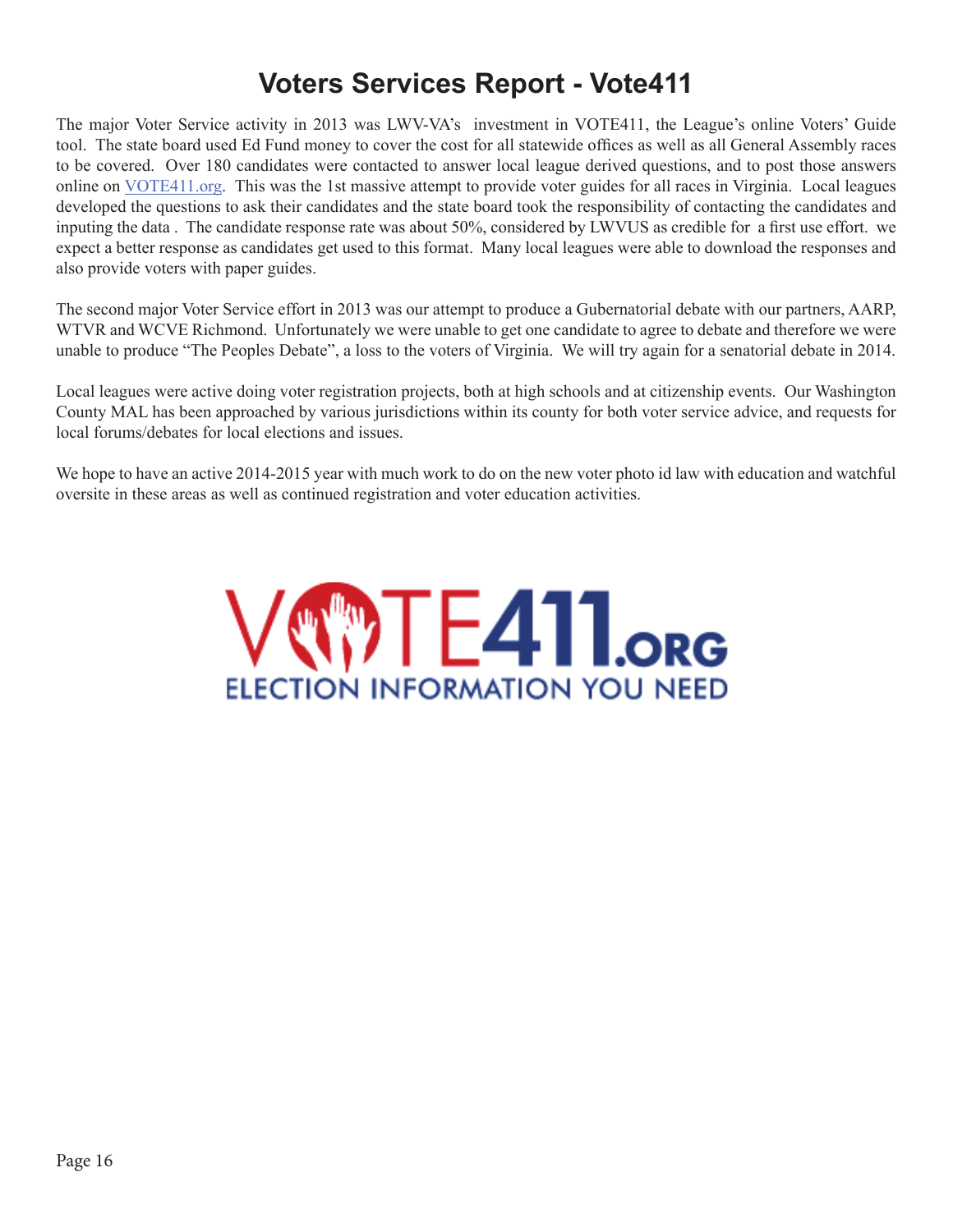# **Legislative Coordinator's Report on 2014 General Assembly**

General Assembly 2014: Delayed Completion

## **Elections Matter, Coalitions Matter, You Matter**

A noticeable feature of the 2014 GA and Capitol Square was change: 15 new Delegates, a new Governor, LG and AG, a new President of the Senate, then two new Senators, and then a new Delegate.

**Do elections matter?** Yes, with the seating of the two Democratic Senators mid-term there were swift changes in membership and majority on all Senate Committees each with a change in Chairman. Our Legislative Directory quickly needed revising.

Meanwhile, the legislators introduced and processed over 2,888 bills. This brief report is only an update of what was reported to League members in weekly emails from the Legislative Coordinator. With such a large quantity of bills the League can only track and lobby on a small percentage and thus chooses those best-supported by our Positions for Action.

**Do Coalitions Matter?** Yes, because we can share resources, expertise on specific issues, membership, data, strategies, and grassroots participation that produces synergy to achieve common goals.

Tracking the bills was enhanced by using the League's online Lobbyist-In-A-Box (LIAB). The Legislative Coordinator (LC) used LIAB to receive email notice of the status of selected bills daily and even hourly making it possible to quickly know which committee would hear the bills, which legislators to contact before the hearing, when to state the League's position in committees, when was a critical time to send Action Alerts to members or request talking points from members with special expertise. After the regular and special sessions ended LIAB still sends hourly messages to report the Governor's action –sign, amend, veto, or no action -- on each bill he receives.

**Do You Matter?** Yes, because your response to Action Alerts provided the important messages from the grass roots to legislators and to the public with letters to the editor. Action alerts included support for Medicaid Expansion to close the coverage gap, support for the Civics Education Commission, support to require regulations for fracking, opposition to prohibition of funding for Planned Parenthood clinics, and support for ratification of the Equal Rights Amendment. Now if we could only accurately measure the effects.

Still unknown is the status of Medicaid Expansion that is dependent upon the ongoing budget negotiations. The Civics Education Commission is re-established if funds are available. League opposition to voter registration by party was successful. The ERA bill passed in the Senate and was heard in the House subcommittee – a real accomplishment even though it was tabled there. The bill to increase regulations for fracking did not pass. Funding will continue for the Planned Parenthood clinics. Public notices will still be published in newspapers to continue our open government process. A safety measure to limit possession of firearms for five years by those with misdemeanor convictions related to domestic violence did not pass.

Several election and voting bills supported by the League failed including No-excuse absentee voting for the  $10<sup>th</sup>$  year in a row, the request for a redistricting referendum, budget requests for more full-time Registrars and certain voting equipment, 17 year old election officers, pilot program for Vote Centers, and automatic restoration of felons' voting rights.

In addition to action on legislation the League signed on to a JustChildren letter to legislators to support juvenile justice by establishing programs that reduce out-of-school suspensions. An Action Alert urged members to submit public comment online regarding the application form for a voter's photo ID, required by 2013 legislation, because of our concern of the effect of the felony statement contained there.

Virginia League members' participation during this 2014 General Assembly session has been very significant and appreciated.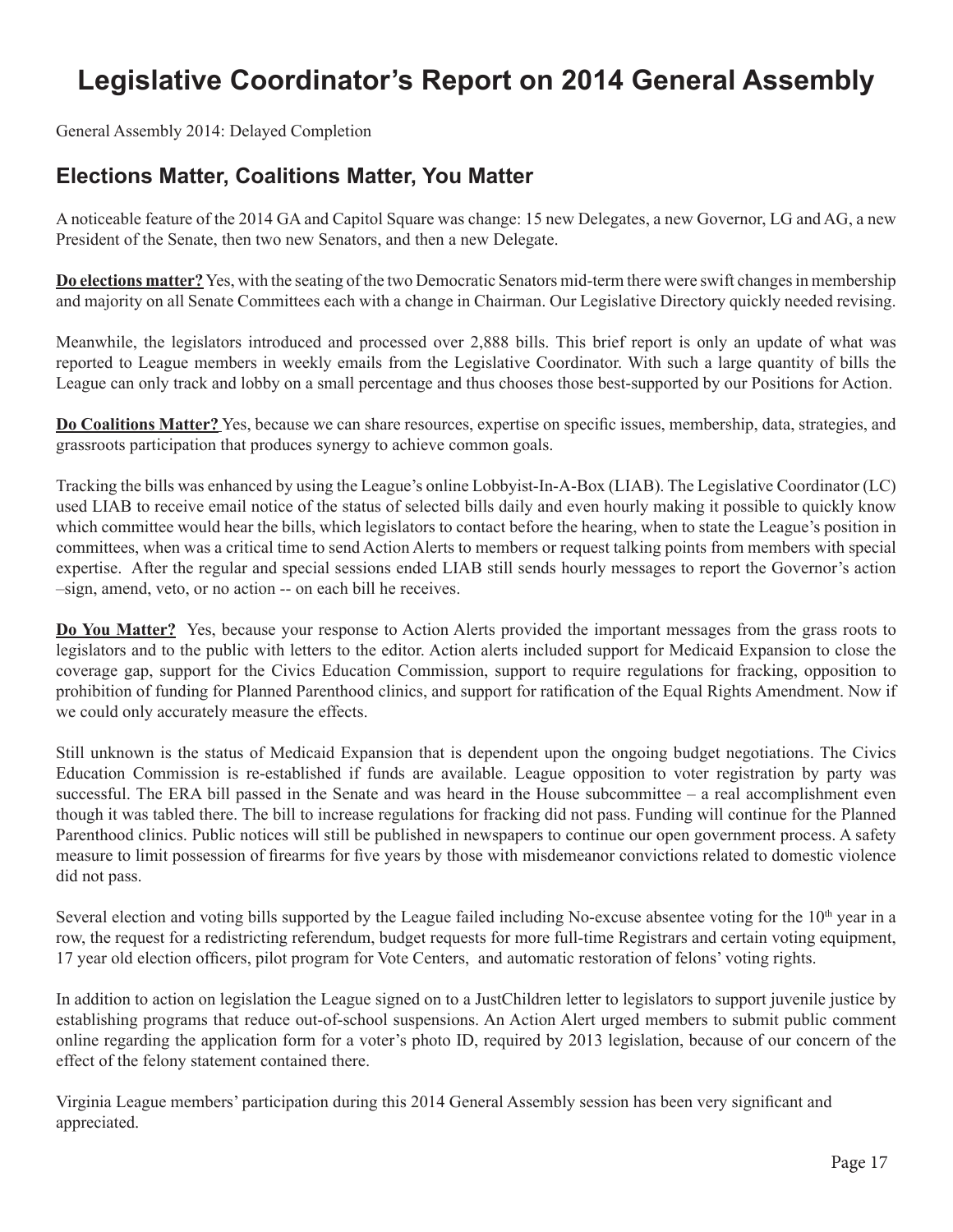# **Public Advocacy for Voter Protection is Back**

The League of Women Voters (LWV) of Virginia has received another Public Advocacy for Voter Protection (PAVP) grant from the League of Women Voters Education Fund. The grant will provide \$9,000 to the LWV-VA to carry out advocacy projects designed to prevent the disenfranchisement of eligible citizens, particularly underserved populations such as minorities, the poor and the elderly. In contrast to our past PAVP grants, this will require us to complete our activities within one year -- by April 1, 2015.

Of the issues grantees were asked to address, the LWV-VA selected improvement of polling place management, extension (introduction) of early voting, increased access to voter registration at DSS agencies, and opposition to photo ID and documentary proof of citizenship. These are activities that all local LWVs are being asked to support and participate in. They should provide your voter advocacy program for the coming year and help support the work that you do in voter service.

I will be in touch with all local LWV presidents and any specific contacts they select during the year about the specifics of the plans and activities. This is just a brief summary:

- 1. The panel discussion at the Council on "Virginia's election Practices and the Presidential Commission on Election Administration Recommendations" is the kick-off event for the grant and should provide a basis for local LWVs in monitoring and working with their Electoral Boards and Voter Registrars. A video and report of the discussion will be provided to help in this. It will also be used as a basis for our work and a follow-up meeting with the State Board of Elections and Virginia legislators in the fall to eliminate impediments to voting in Virginia law—whether there by design or effect.
- 2. The fall meeting will be designed to discuss suggestions of any legislative proposals that will come from the Council discussion and follow-up meetings – of both the local and State LWV.
- 3. LWV members will be asked to research and prepare a report and conduct advocacy meetings (prior to the 2015 General Assembly session) with state legislators on early voting issues.
- 4. I will seek assistance in compiling and reviewing voter registration statistics at the Virginia DSS agencies local LWVs visited in 2009 (and probably those in local LWV jurisdictions that were not visited at that time). We will participate in follow-up meetings with the SBE and DSS agencies based on our findings.
- 5. LWV members at both the state and local levels will monitor implementation and outreach plans for the current photo ID legislation at both state and local levels, and prepare and disseminate information on voting requirements, including photo ID. The LWV will join any photo ID amendment efforts initiated after the law becomes effective on July 1.

As the above list indicates, there will be many and varied activities that Virginia LWV members can undertake. We can also solicit the help of others, such as university professors and groups who are interested in elections and voting issues. I am anxious to meet and talk with all interested members from across the state who will be willing to share the lead on voter advocacy activities. This is not **my** grant but **our** grant and **the LWV's** role and perception as a player in advocacy for voting and voter protection in Virginia. Please respond when asked.

Therese Martin, Coordinator

LWV-VA Voter Advocacy

pavpcoordinator@lwv-va.org (703-471-6364)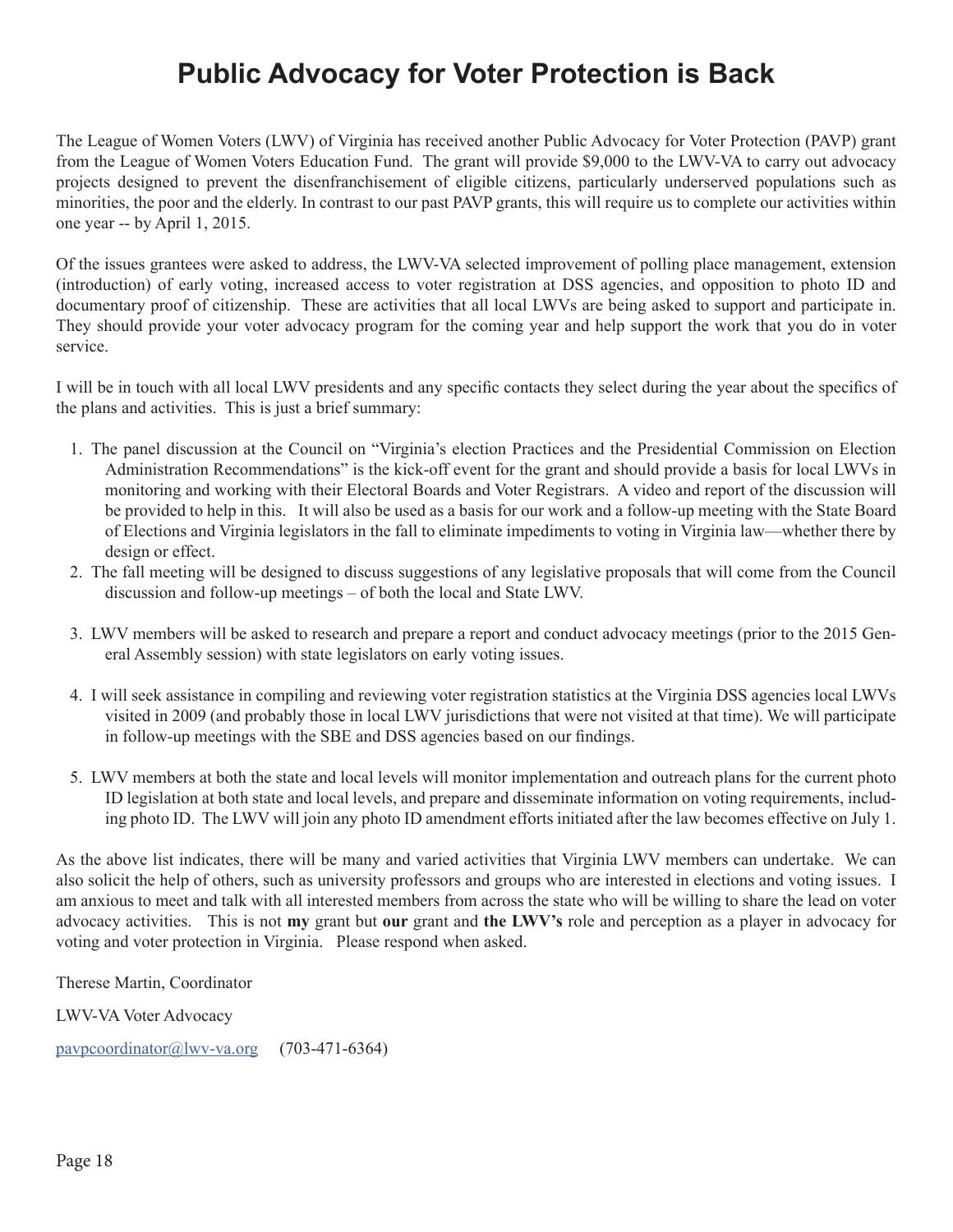# **Biographies of the Moderator and Panel Members**

**The League of Women Voters of Virginia (LWV-VA)**



**Education Fund Presents**

Virginia's Election Practices and the Presidential Commission on Election Administration Recommendations\* *A panel discussion presented in conjunction with the LWV-VA State Council Hilton Garden Inn, Fairfax, Virginia April 26, 2014, beginning at 1 p.m.*

- **Moderator Leslie Reynolds, Executive Director of the National Association of Secretaries of State.** As NASS director since 2000, Ms. Reynolds oversees the day-to-day operations of the association and all aspects of its management, including member initiatives on election reform. She is routinely consulted by Congress, regulators and organizations about state election administration practices and, with other NASS staff, developed the www.canivote website. Ms. Reynolds is a graduate of Purdue University, lives in Northern Virginia with her husband and two sons -- and has served as an Arlington poll worker for 14 years.
- **Panelists Kimball Brace, President of Election Data Services, Inc.** Mr. Brace heads a Manassas consulting firm that specializes in election administration and redistricting and has worked with federal, state and local agencies on election related issues. He directed development of a GIS based mapping system designed to help state and local governments create and update precinct boundaries in voter registration systems. Mr. Brace is a graduate of American University and has served as a poll worker, chief judge and acting General Registrar in Prince William County and was a member of its **Bipartisan Commission on the Election Process.**

**Judy Brown, General Registrar for Loudoun County.** Ms. Brown, a native of Loudoun County, has served as its General Registrar since 1991. She graduated from Washington Business School and has become certified as a Registered Election Official and an Elections/Registration Administrator through the Election Center. Ms. Brown has witnessed the increase in the number of registered voters in Loudoun County, one of the fasted growing counties in the U.S., from approximately 30,000 registrants in 1984 to over 211,000 today.

**Brian Schoeneman, Attorney and Secretary of the Fairfax County Electoral Board.** Mr. Schoeneman is a member of the Virginia bar and the political and legislative director for the Seafarers International Union of North America and General Counsel to Virginia Line Media LLC, which operates the political blog, Bearing Drift.com. He received his law degree from the Catholic University Columbus School of Law and an MA from George Washington University, and is a Sorensen Institute for Political Leadership graduate. Mr. Schoeneman is a member of the Fairfax County Economic Advisory Commission, active in the Fairfax Republican party, and was a member of the **Fairfax Bipartisan Election Process Improvement Commission.** 

The program will be videotaped by James B. Southworth, Executive Producer of "The Inside Scoop" and a member of the Fairfax Public Access Board of Directors. It will be available to LWV members and the public on You-Tube, with a link on the LWV-VA website: www.LWV-VA.org. Alexander Read Bavely, a studentat George Mason University, will take notes and prepare a report on the program.

\*A limited number of the Commission Reports will be distributed at the Panel Discussion. You may also access it at: www.supportthevoter.gov.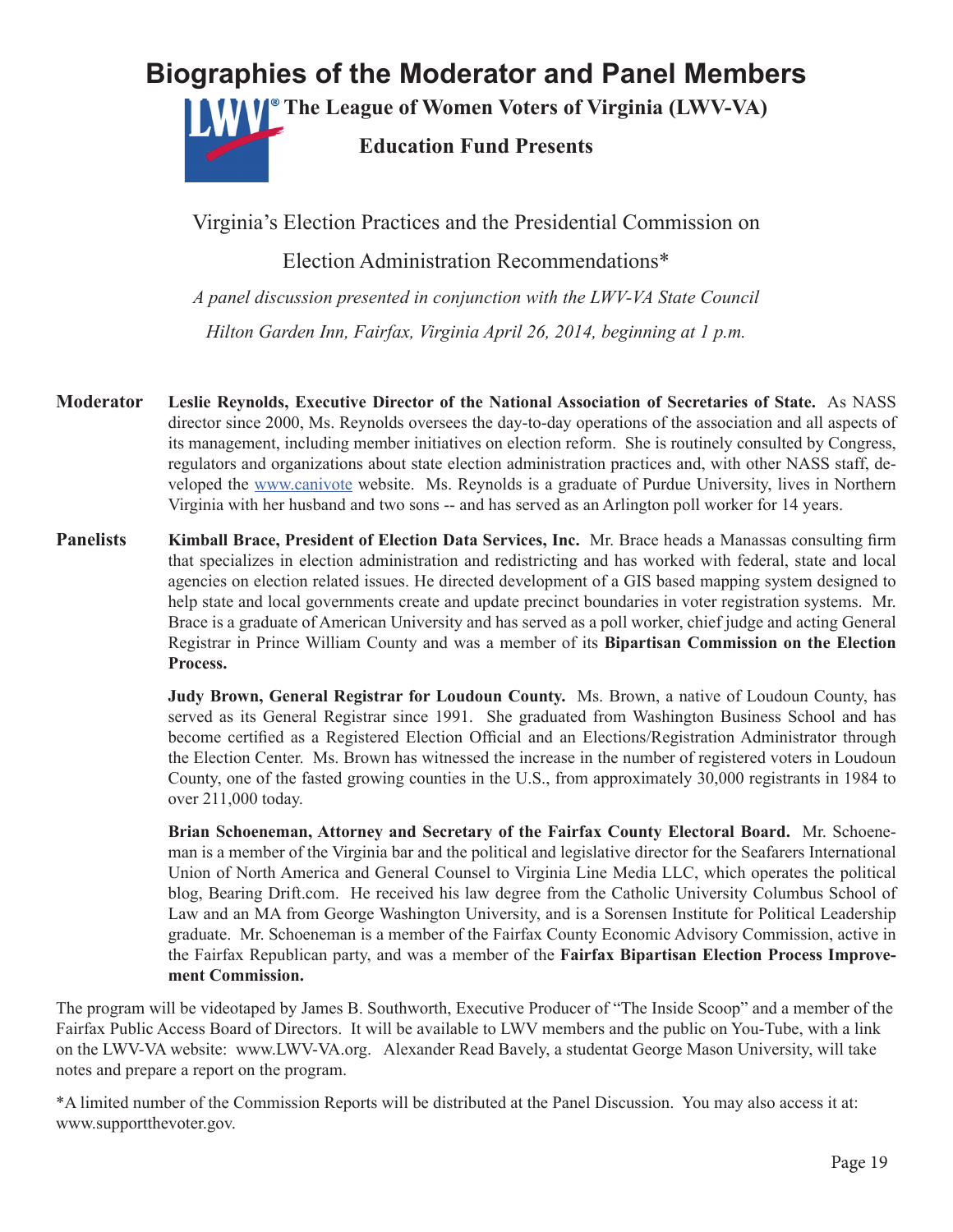# **Minutes From 2012 Council Meeting**

### **LWV-VA 2012 Council Minutes Saturday, May 12, 2012 Double Tree Hotel, Charlottesville, VA**

**Call to Order**: **LWV-VA President Lynn Gordon** called to order the Plenary Session of the 2012 LWV-VA Council on May 12, 2012 at 2:45 PM in the ballroom of the Double Tree Hotel in Charlottesville, Virginia (990 Hilton Heights Road, 22901). President Gordon thanked the LWV of Charlottesville/Albemarle for hosting Council 2012 and introduced **LWV-C/A President Pat Hurst** who welcomed the delegates to Charlottesville and encouraged they explore some of the sights in and around Charlottesville.

*Note:* Plenary Session had been preceded in the morning and early afternoon by workshops on "Charting The Course" – the future of LWV-VA, "Powering the Vote" – voters service exchange based on LWVUS webinar, and a "Public Advocacy for Voter Protection" (PAVP) panel discussion about advocacy on election laws for polling place management on election day.

**Credentials Report: Credentials Committee Chair Sue Worden** reported that out of 41 potential delegates, **27 voting delegates** were present, consisting of 9 LWV-VA board members, 17 delegates from local Leagues and Members-At-Large (MAL) Units and 1 delegate from LWV of the National Capital Area (LWV-NCA) – an Inter-League Organization (ILO). Of 15 potential local Leagues and MAL Units in Virginia, **9** Leagues, two MAL Units and the LWV-NCA were represented. Total people in the room included five non-voting persons, for a **total of 32** people in attendance. (See attached Credentials Listing for delegate, League and observer names.)

**Adopt Rules & Procedures and Order of Business:** On a motion by **Sue Lewis** (LWV-VA board), Proposed Council Rules and Procedures (on page 3 of Council Workbook, hereinafter referred to as Workbook, a copy of which is part of these Minutes) were approved. The Proposed Order of Business (on page 2) was approved on a motion by **Virginia Cowles** (LWV-RMA).

**Appointments:** The following were appointed as the Reading Committee of these minutes: **Bonnie Franklin** (LWV-AR), **Evelyn Glazier** (LWV-RMA), and **Theresa Sellers** (VA Peninsula MAL Unit). **Martha Rollins** (LWV-SHR) served as Parliamentarian.

**Introduction of LWV-VA Board of Directors: President Gordon** introduced the following LWV-VA board members present: 1st Vice President & Membership Director **Sue Lewis**, 2nd Vice President & Voters service Director **Betsy Mayr**, Secretary **Sherry Zachry**, Treasurer **Elaine Head**, *Virginia Voter* Editor **Flo Marks**, Event Planner **Molly McClenon**, Legislative Coordinator **Carol Noggle**, and Program Director **Linda Rice**.

**Local League and MAL Unit representatives:** The following spoke, giving a brief report of their League's accomplishments for the year (listed in alphabetical order by League name).

- Ø **LWV of Alexandria (LWVA): Sue Worden**, representing the president, said that LWVA is "in transition" but did produce a voters guide for 2011 fall elections.
- Ø **LWV of Arlington (LWVAR): President Mary Finger** mentioned candidates' forum and online voters guide, panel discussion on Immigration and Path to Citizenship, and co-sponsorship (with Leagues of Alexandria and Falls Church) of a Reception honoring retired state Senators Mary Margaret Whipple and Patsy Ticer. LWVAR also participated in the two LWVUS consensus studies.
- Ø **LWV of Charlottesville/Albemarle (LWVC/A): President Pat Hurst** said their focus had been on voters service activities and the potential merger with the LWV of Fluvanna County.
- Ø **LWV of Fairfax Area (LWVFA): President Janey George** said that 99 candidates were on the 2011 November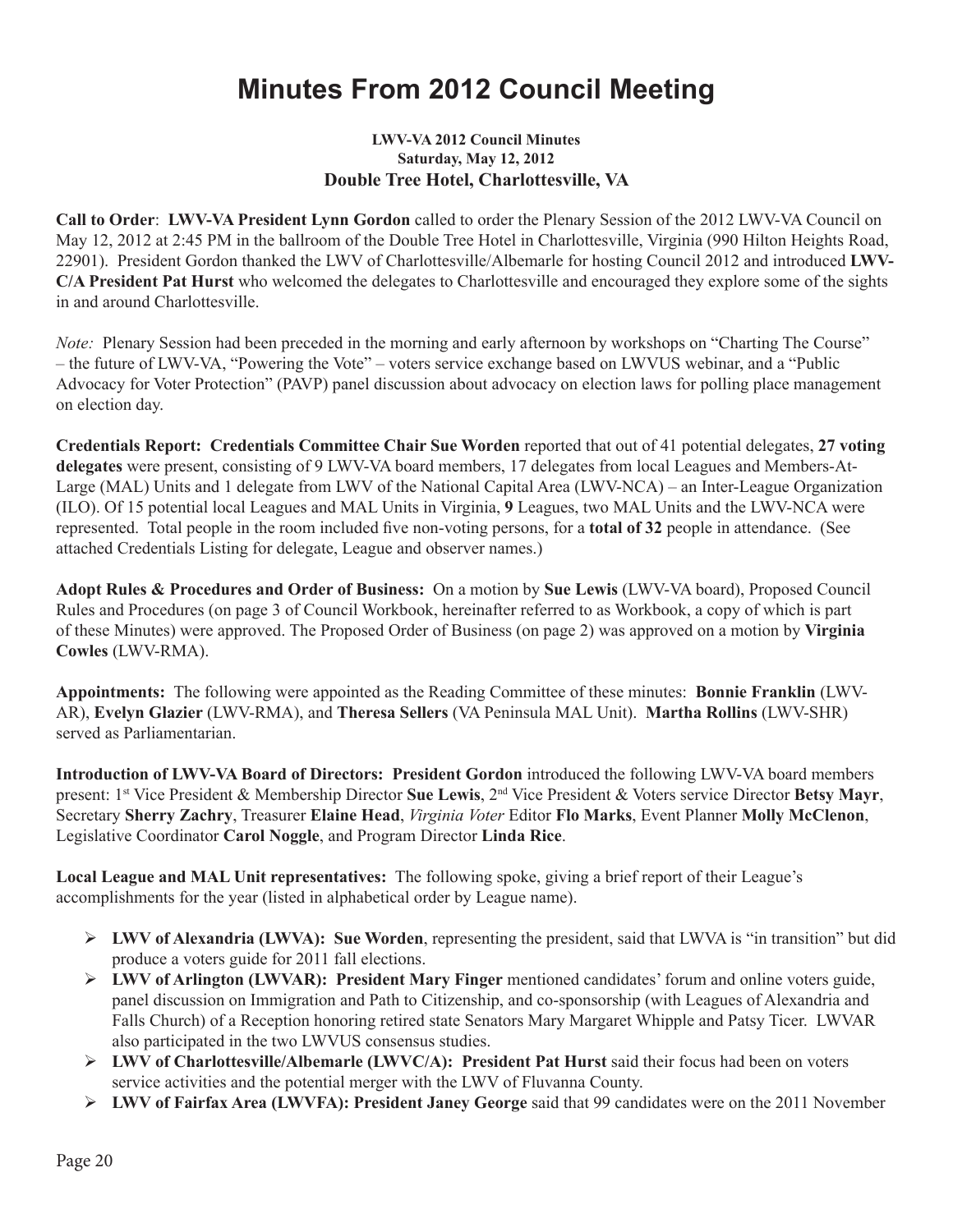ballot in Fairfax County area and that several voters service events co-sponsored by LWVFA included: 8 Candidate "Meet and Greet" meetings, 2 candidate debates, Voters Guide published in the newspaper *Fairfax Times* and online, including online formatted for mobile devices, "What's On The Ballot," and Super Saturday voter registration. In addition, 30,000 *Facts For Voters 2012* were published and distributed; a successful fundraiser was held at a local restaurant, General Meeting focused on voter processes, Annual Meeting focused on health care in Virginia and ten monthly newsletters (*Fairfax VOTER*) were published.

- **EWV of Falls Church (LWVFC): Edie Snyder** (representing the president and nominated to be president in 2012-13) mentioned voters service activities that included producing a voters guide for fall 2011 elections and a voters guide for city council elections in May 2012; educating the voters about changing city elections from May to November, and a candidates' forum for city council candidates.
- Ø **LWV of Fluvanna County (LWVFL): Co-President Frances Schutz** had to leave before Plenary started.
- Ø **LWV of Lynchburg (LWVLY): President Joan MacCallum** mentioned that LWVLY had held candidate events for state senator in fall 2011 and for city council candidates.
- Ø **LWV of Montgomery County (LWVMC): President Mary Houska** reported that LWVMC had held six candidate events, one of which the Republican candidate had backed out of at the last minute, completed the Great Decisions series and had a successful response to a fundraising/donation letter.
- Ø **LWV of National Capital Area (LWVNCA): Bonnie Franklin** representing the National Capital Area ILO mentioned that LWVNCA was hosting the LWVUS 2012 Convention in D.C. and was still looking for volunteers to help; and had produced studies on the regional water supply and on the Metro (rapid transit system) funding process in the region.
- **Prince William Area MAL Unit (PWA MAL): Chair Carol Noggle** said that the PWA MAL Unit had registered over 1,900 high school seniors in Prince William County schools without help from the registrar's office. The registrar had completely turned over the process to the League in the 2011-12 school year. PWA MAL also produced a government officials booklet called *They Represent You 2012*, along with the Prince William Co. Library and funding from NOVEC (Northern VA Electric Cooperative) and participated in the PAVP survey of Department of Social Services offices and agencies in the Prince William area.
- Ø **LWV of the Richmond Metro Area (LWVRMA): Evelyn Glazier** representing LWVRMA said that the year had experienced a "rocky start" due to leadership issues, but that they had rallied to conduct voters service activities, take part in both LWVUS consensus meetings and in the PAVP survey of Department of Social Services offices and agencies in the Richmond area.
- **► LWV of South Hampton Roads (LWV-SHR): President Virginia Armstrong** reported that LWV-SHR had focused on voters service through voter registration and educational meetings by working with like-minded organizations.
- Ø **Virginia Peninsula MAL Unit (VP MAL): Chair Carole Garrison** pointed out the VP MAL Unit had held the first forum on uranium mining in the area, had held five candidate events for local elections and had effected a change in school board policy in Hampton Roads through advocacy for sunshine in government.

### The following were not represented at 2012 Council: **LWV of Loudoun County**, **LWV of the Williamsburg Area**, and **Washington County MAL Unit**.

**Observers** in attendance were: Dianne Blais, Margaret Hardy, Therese Martin, Tyla Matteson and Kelly McFarland Stratman.

**LWV-VA Treasurer's Report: Treasurer Elaine Head** reported that as of May 11, 2012, the LWV-VA FY 2011-12 Operating Fund had assets of \$63,339.02 (see page 24 of Workbook); the balance incorporates amounts shown on the "Profit and Loss Statement" shown on pages 25 and 26.

**Proposed LWV-VA Operating Fund (OF) Budget for FY 2012-13**: **LWV-VA Budget Chair Pat Hurst** presented the proposed LWV-VA Budget for FY2012-13 as shown on pages 16 – 19 of the Workbook. Hurst noted that the reporting structure for future Treasurer's Reports and Budget was being transitioned from a profit and loss accrual basis (Quick Books format) back to a line-item cash basis as had been the format in preceding years. Reading highlights of the pro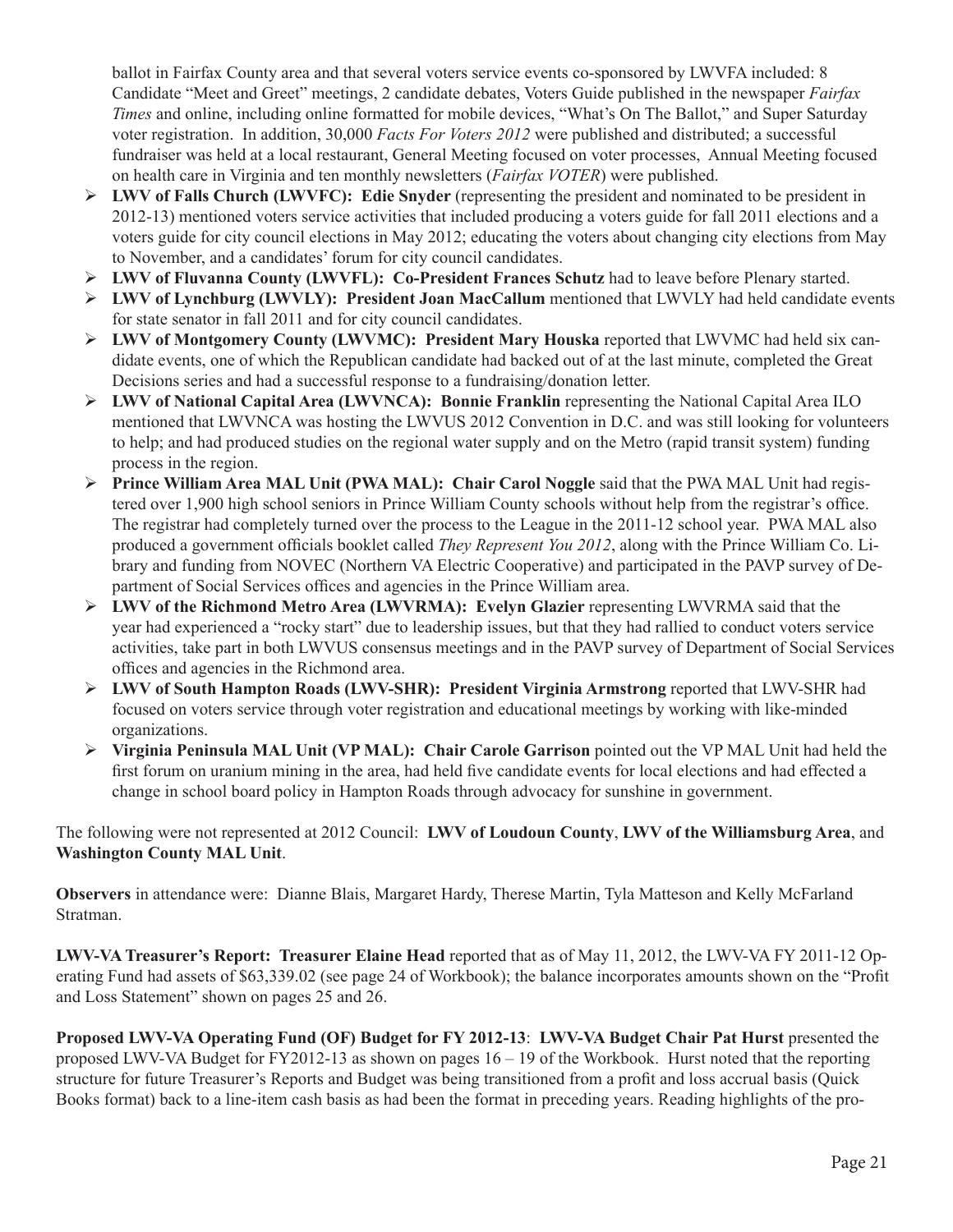posed budget from the Budget Committee's letter on page 16, Hurst pronounced the budget "solid, optimistic and tries new things." Commenting that LWV-VA PMP would remain at \$15 (the same as for the last ten years), Hurst said the proposed budget anticipates a multi-layered fundraising campaign to fund paid administrative help and more generous mileage allowances and free registration fees for LWV-VA board members.

Questions were asked about expenses for a "virtual office," proposed LWVUS PMP increase of \$1.00 per member and the proposed Ed Fund Budget (LWV-VA EF Budget is approved by the LWV-VA board—not the membership). Responding to a question about what would happen if the fundraising proposed in the OF Budget did not materialize, Hurst said that the LWV-VA board is responsible for prioritizing expenses that can be funded and for refocusing what the LWV-VA can do with available funds.

The **LWV-VA OF Budget for FY2012-13** was approved by the delegates as recommended by the Budget Committee and as shown on pages 17-19 of the Workbook.

**Membership update: 1st VP & Membership Director Sue Lewis** pointed out the loss of 322 League members in Virginia from 1,375 in 2010 to 1,053 in 2012 as shown on page 15 of the Workbook. Lewis explained that the major decrease occurred from 2010 to 2011 when membership dropped by 234, with an additional decrease of 88 from 2011 to 2012. Responding to a question, Lewis noted that LWVUS changed membership categories to eliminate "nationally recruited members" (NRMs) after December 31, 2010.

**Membership Challenge:** Lewis informed the delegates of a "membership challenge" approved by the LWV-VA board that would reward local Leagues and MAL Units that increase their members by the highest percentage gain in members, from current numbers (as of February 1, 2012) to numbers as of February 1, 2013. The award of one free registration to Fall Workshops 2013 would go to the League or MAL Unit with the highest percentage of increase that is currently participating in the MLD (Membership & Leadership Development) program; and one free registration to 2013 Workshops to the League or MAL Unit which is not participating in the MLD program that has the highest percentage increase. Winners will be announced at the 2013 LWV-VA Convention.

**Nominating Committee plea: LWV-VA Nominating Committee Chair Mary Houska** explained that the committee has been very busy this year searching for replacements for board and off-board members who have resigned during the 2011-12 League year. Noting that not all current vacancies have been filled (still needed are Organization, Action, and Publicity Directors) and that a new slate of officers and directors will be nominated for 2013-15 at the LWV-VA Convention in 2013, Houska encouraged people to recommend themselves or someone else, using the purple form in the Council folder (*copy of form attached*).

### **Announcements:**

- **President Gordon** said that the LWV "Shining A Light" flashlights available at Council will be available at LW-VUS Convention, along with a pen with flashlight with same logo, for a minimum donation to LWV-VA of \$7.50; donation for the flashlight pen will be \$5.00. In order to be tax-deductible, donation should be made to the LWV-VA Education Fund (approximately \$2.00 would be tax deductible to donor for each item
- **President Gordon** reminded those attending LWVUS Convention in D.C. June  $8 12$ , to stay for a delegates' briefing following adjournment of Plenary.
- **President Gordon** announced the upcoming U. S. Senatorial Debate in Richmond in October 2012, being cosponsored by the LWV-VA, AARP and local television station affiliates for CBS and PBS.
- Ø **President Gordon** reminded delegates to fill out Council Evaluation forms, website survey (*copies attached*) and turn in along with name badge holders in box provided.
- $\triangleright$  **Sue Lewis** announced she is selling tickets at \$35.00 each for the June 9 performance of "The Capitol Steps" – the LWVNCA fundraiser at LWVUS Convention – instructing people to fill out order form for tickets in the Council folder (*copy attached*) and give to her.